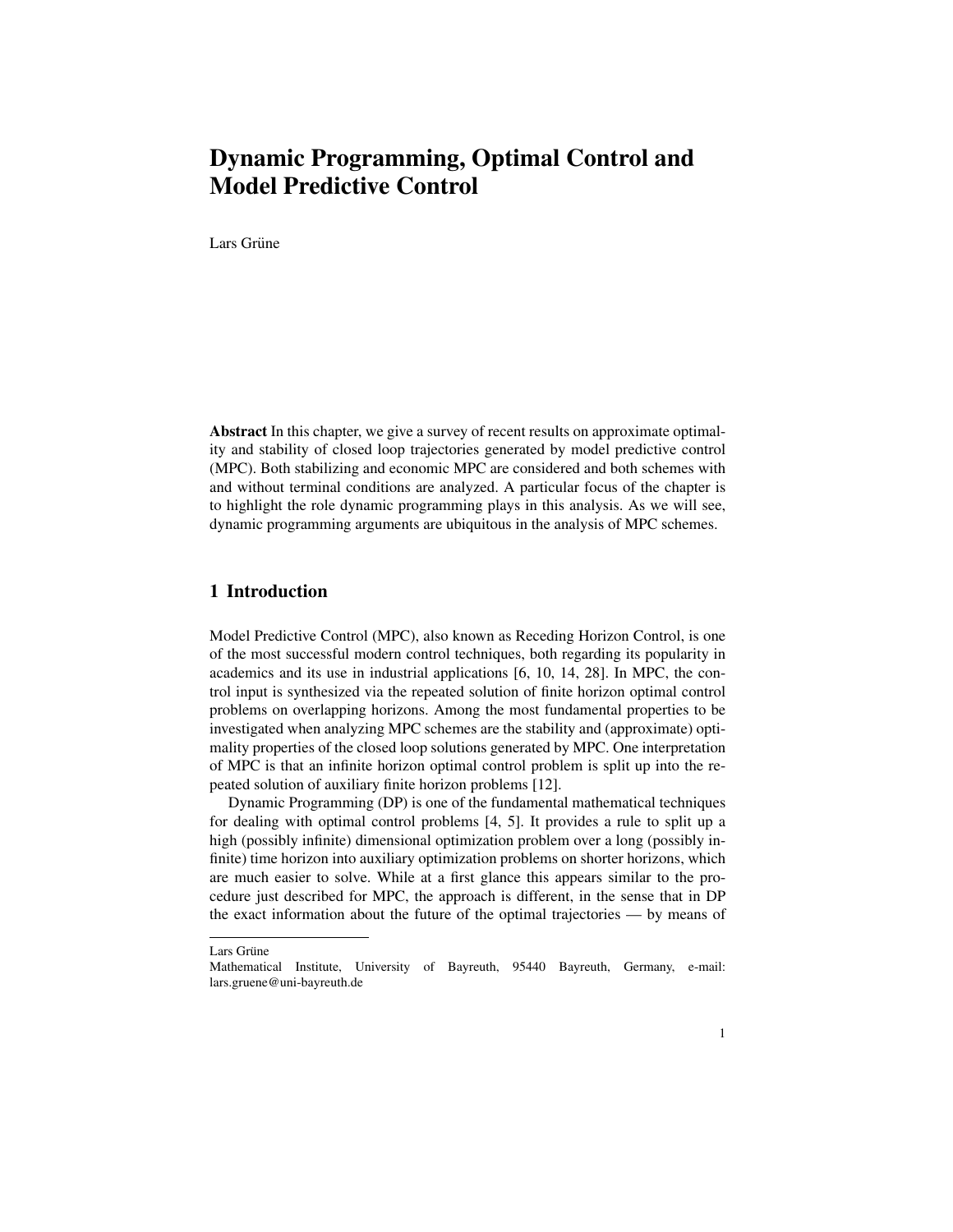the corresponding optimal value function — is included in the auxiliary problem. Thus, it provides a characterization of the *exact* solution, at the expense that the auxiliary problems are typically difficult to formulate and the number of auxiliary problems becomes huge — the (in)famous "curse of dimensionality". In MPC, the future information is only approximated (for schemes with terminal conditions) or even completely disregarded (for schemes without terminal conditions). This makes the auxiliary problems easy to formulate and to solve and keeps the number of these problems low, but now at the expense that it does *not* yield an exact optimal solution of the original problem anymore.

However, it may still be possible that the solution trajectories generated by MPC are stable and approximately optimal, and the key for proving such statements is to make sure that the neglected future information only slightly affects the solution. The present chapter presents a survey of a selection of results in this direction and in particular shows that ideas from dynamic programming are essential for this purpose. As we will show, dynamic programming methods can be used for estimating near optimal performance under suitable conditions on the future information (Proposition 6 and Theorem 15 are examples for such statements) but also for ensuring that the future information satisfies these conditions (as, e.g., in Proposition 8 or Lemma 14(ii)). Moreover, dynamic programming naturally provides ways to derive stability or convergence from optimality via Lyapunov functions arguments, as in Proposition 3.

The chapter is organized as follows. In Section 2 we describe the setting and the MPC algorithm we consider in this chapter. Section 3 collects the results from dynamic programming we will need in the sequel. Section 4 then presents results for stabilizing MPC, in which the stage cost penalizes the distance to a desired equilibrium. Both schemes with and without terminal conditions are discussed. Section 5 extends this analysis to MPC schemes with more general stage costs, which is usually referred to as economic MPC. Section 6 concludes the chapter.

#### 2 Setting, definitions and notation

In this chapter we consider discrete time optimal control problems of the form

Minimize  $J_N(x_0, u)$  with respect to the control sequence *u*, (1)

where  $N \in \mathbb{N}_{\infty} := \mathbb{N} \cup \{\infty\}$  and

$$
J_N(x_0, u) = \sum_{k=0}^{N-1} \ell(x(k), u(k)),
$$

subject to the dynamics and the initial condition

$$
x(k+1) = f(x(k), u(k)), \qquad x(0) = x_0 \tag{2}
$$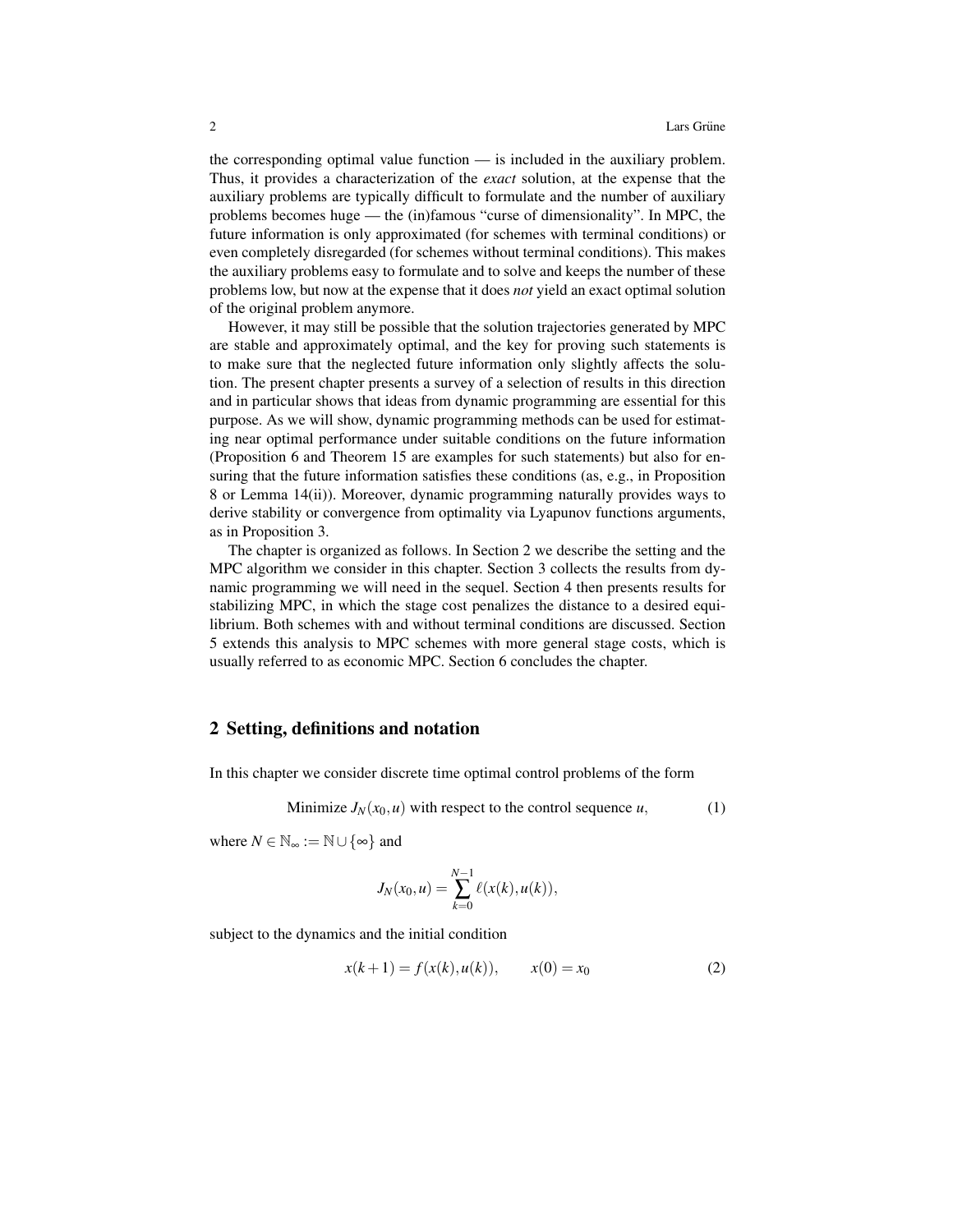and the combined state and input constraints

$$
(x(k), u(k)) \in \mathbb{Y} \quad \forall k = 0, \dots, N-1 \quad \text{and} \quad x(N) \in \mathbb{X} \tag{3}
$$

for all  $k \in \mathbb{N}$  for which the respective values are defined. Here  $\mathbb{Y} \subset X \times U$  is the constraint set, *X* and *U* are the the state and input value set, respectively, and  $X := \{x \in X \mid \exists u \in U \text{ with } (x, u) \in Y\}$  is the state constraint set. The sets X and *U* are metric spaces with metrics  $d_X(\cdot, \cdot)$  and  $d_U(\cdot, \cdot)$ . Because there is no danger of confusion we usually omit the indices *X* and *U* in the metrics. We denote the solution of (2) by  $x_u(k, x_0)$ . Moreover, for the distance of a point  $x \in X$  to another point *y*  $\in$  *X* we use the short notation  $|x|_y := d(x, y)$ .

For  $x_0 \in \mathbb{X}$  and  $N \in \mathbb{N}$  we define the set of admissible control sequences as

$$
\mathbb{U}^N(x_0) := \{ u \in U^N \, | \, (x_u(k, x_0), u(k)) \in \mathbb{Y} \ \forall k = 0, \dots, N-1 \text{ and } x_u(N, x_0) \in \mathbb{X} \}
$$

and

$$
\mathbb{U}^{\infty}(x_0) := \{ u \in U^{\infty} | (x_u(k, x_0), u(k)) \in \mathbb{Y} \ \forall k \in \mathbb{N} \}
$$

Since feasibility issues are not the topic of this chapter, we make the simplifying assumption that  $\mathbb{U}^N(x_0) \neq \emptyset$  for all  $x_0 \in \mathbb{X}$  and all  $N \in \mathbb{N}_{\infty}$ . If desired, this assumption can be avoided using the techniques from, e.g., [9], [14, Chapter 7], [20, Chapter 5], or [27].

Corresponding to the optimal control problem (1) we define the optimal value function

$$
V_N(x_0) := \inf_{u \in \mathbb{U}^N(x_0)} J(x_0, u)
$$

and we say that a control sequence  $u_N^* \in \mathbb{U}^N(x_0)$  is optimal for initial value  $x_0 \in \mathbb{X}$ if  $J(x_0, u_N^*) = V_N(x_0)$  holds.

It is often desirable to solve optimal control problems with infinite horizon  $N = \infty$ , for instance because the control objective under consideration naturally leads to an infinite horizon problem (like stabilization or tracking problems) or because an optimal control is needed for an indefinite amount of time (as in many regulation problems). For such problems the optimal control is usually desired in feedback form, i.e., in the form  $u_N^*(k) = \mu(x(k))$  for a feedback map  $\mu : \mathbb{X} \to \mathbb{U}$ . Except for special cases like linear quadratic problems without constraints, computing infinite horizon optimal feedback laws is in general a very difficult task. On the other hand, very accurate approximations to optimal control sequences  $u_N^*$  for finite horizon problems, particularly with moderate *N*, can be computed easily and fast (sometimes within a few milliseconds), and often also reliably with state-of-theart numerical optimization routines, even for problems in which the dynamics (2) are governed by partial differential equations. The following Receding Horizon or Model Predictive Control algorithm (henceforth abbreviated by MPC) is therefore an attractive alternative to solving an infinite horizon optimal control problem.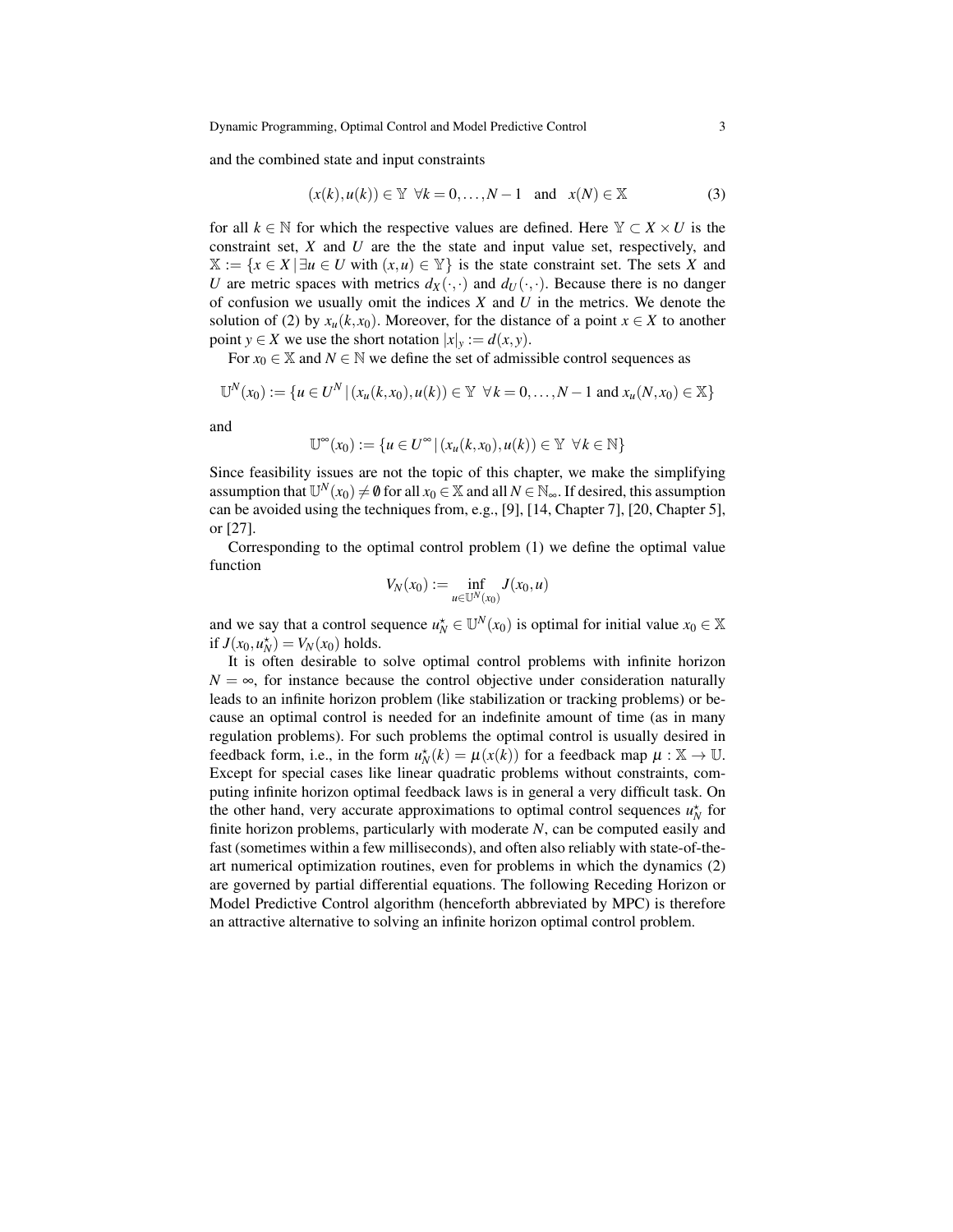4 Lars Grüne  $\frac{1}{2}$  Lars Grüne  $\frac{1}{2}$  Lars Grüne  $\frac{1}{2}$  Lars Grüne  $\frac{1}{2}$ 

#### Algorithm 1 (Basic Model Predictive Control Algorithm)

*(Step 0) Fix a (finite) optimization horizon*  $N \in \mathbb{N}$  *and set*  $k := 0$ *;* 

*let an initial value xMPC*(0) *be given*

- *(Step 1)* Compute an optimal control sequence  $u_N^*$  of Problem (1) for  $x_0 = x_{MPC}(k)$
- *(Step 2) Define the MPC feedback law value*  $\mu_N(x_{MPC}(k)) := \mu_N^*(0)$
- *(Step 3) Set*  $x_{MPC}(k+1) := f(x_{MPC}(k+1), \mu_N(x_{MPC}(k)))$ *,*  $k := k+1$ *and go to (Step 1)*

We note that although derived from an open loop optimal control sequence  $u_N^*$ ,  $\mu_N$ is indeed a map from  $X$  to U, however, it will in general not be given in the form of an explicit formula. Rather, given  $x_{MPC}(k)$ , the value  $\mu_N(x_{MPC}(k))$  is obtained by solving the optimal control problem in Step 1 of Algorithm 1, which is usually done numerically.

In MPC, one often introduces additional terminal conditions, consisting of a terminal constraint set  $\mathbb{X}_0 \subseteq \mathbb{X}$  and a terminal cost  $F : \mathbb{X}_0 \to \mathbb{R}$ . To this end, the optimization objective  $J_N$  is modified to

$$
J_N^{tc}(x, u) = \sum_{k=0}^{N-1} \ell(x(k), u(k)) + F(x(N))
$$

and the last constraint in (3) is tightened to

*N*

$$
x(N)\in\mathbb{X}_0.
$$

Moreover, we denote the corresponding space of admissible control sequences by

$$
\mathbb{U}_0^N(x_0) := \{ u \in \mathbb{U}^N(x_0) \, | \, x_u(N, x_0) \in \mathbb{X}_0 \}
$$

and the optimal value function by

$$
V_N^{tc}(x_0) := \inf_{u \in \mathbb{U}_0^N(x_0)} J(x_0, u).
$$

Observe that the problem without terminal conditions is obtained for  $F \equiv 0$  and  $\mathbb{X}_0 = \mathbb{X}.$ 

Again, a control  $u_N^{tc*} \in \mathbb{U}_0^N(x_0)$  is called optimal if  $V_N^{tc}(x_0) = J_N^{tc}(x_0, u_N^{tc*})$ . Due to the terminal constraints it is in general not guaranteed that  $\mathbb{U}_{0}^{N}(x_{0}) \neq \emptyset$  for all  $x_0 \in \mathbb{X}$ . We therefore define  $\mathbb{X}_N := \{x_0 \in \mathbb{X} \mid \mathbb{U}_0^N(x_0) \neq \emptyset\}$ . For MPC in which  $J_N^{tc}$  is minimized in Step 1 we denote the resulting feedback law by  $\mu_N^{tc}$ . Note that  $\mu_N^{tc}$  is defined on X*N*.

A priori, it is not clear, at all, whether the trajectory *xMPC* generated by the MPC algorithm enjoys approximate optimality properties or qualitative properties like stability. In the remainder of this chapter, we will give conditions under which such properties can be guaranteed. In order to measure the optimality of the closed loop trajectory, we introduce its closed loop finite and infinite horizon values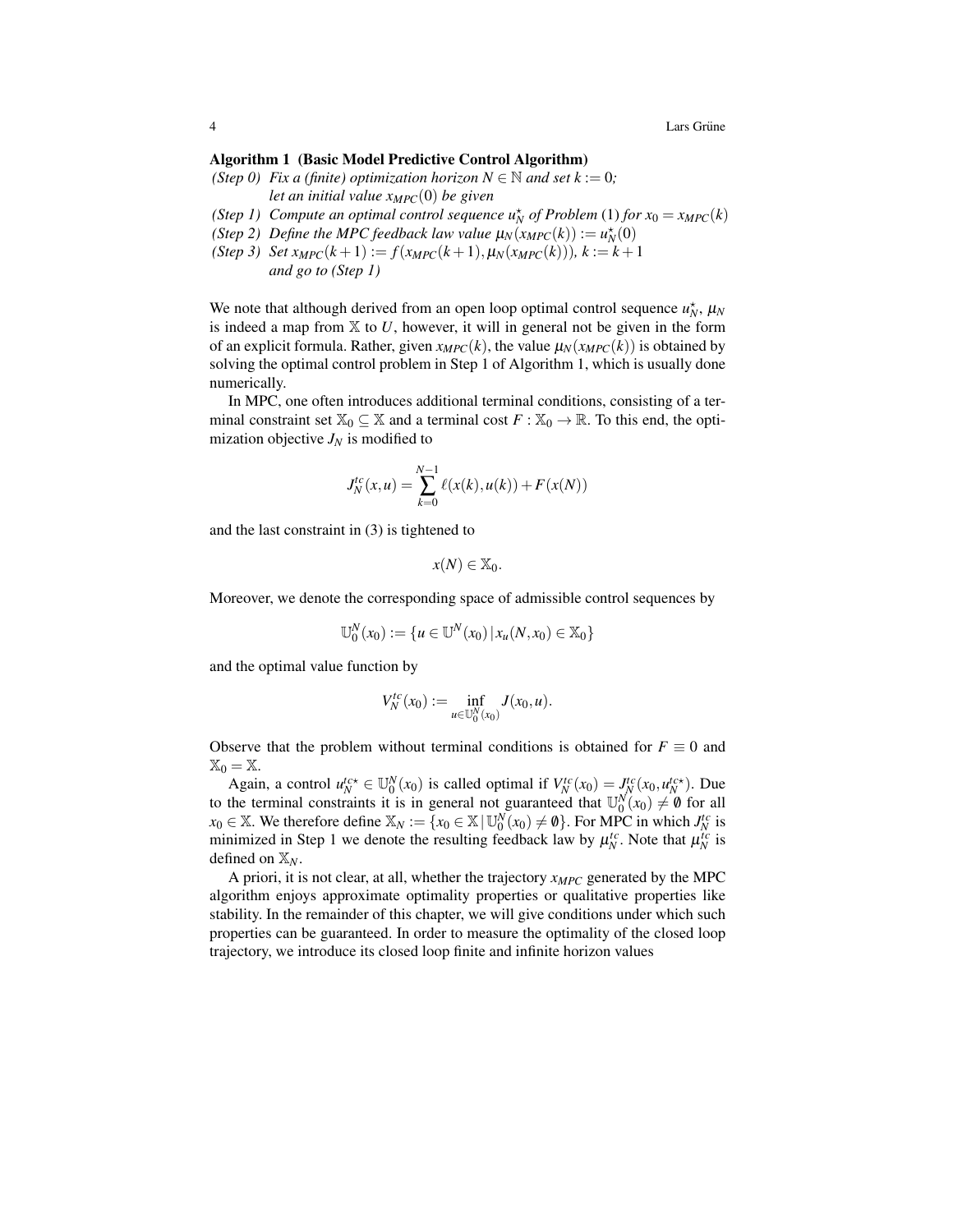Dynamic Programming, Optimal Control and Model Predictive Control 5

$$
J_K^{cl}(x,\mu_N) := \sum_{k=0}^{K-1} \ell(x_{MPC}(k),\mu_N(x_{MPC}(k)))
$$

and

$$
J_{\infty}^{cl}(x,\mu_N):=\limsup_{K\to\infty}J_K^{cl}(x_{MPC}(0),\mu_N)
$$

where in both cases the initial value  $x_{MPC}(0) = x$  is used.

# 3 Dynamic programming

Dynamic programming is a name for a set of relations between optimal value functions and optimal trajectories at different time instants. In what follows we state those relations which are important for the remainder of this chapter. For their proofs we refer to [14, Chapters 3 and 4].

For the *finite horizon problem without terminal conditions* the following equations and statements hold for all  $N \in \mathbb{N}$  and all  $K \in \mathbb{N}$  with  $K \leq N$  (using  $V_0(x) \equiv 0$ in case  $K = N$ :

$$
V_N(x) = \inf_{u \in \mathbb{U}^K(x)} \{ J_K(x, u) + V_{N-K}(x_u(K, x)) \}
$$
(4)

If  $u_N^* \in U^N(x)$  is an optimal control for initial value *x* and horizon *N*, then

$$
V_N(x) = J_K(x, u_N^*) + V_{N-K}(x_{u_N^*}(K, x))
$$
\n(5)

and

the sequence 
$$
u_K := (u_N^*(K), \dots, u_N^*(N-1)) \in \mathbb{U}^{N-K}(x_{u_N^*}(K, x))
$$
  
is an optimal control for initial value  $x_{u_N^*}(K, x)$  and horizon  $N - K$ . (6)

Moreover, for all  $x \in \mathbb{X}$  the MPC feedback law  $\mu_N$  satisfies

$$
V_N(x) = \ell(x, \mu_N(x)) + V_{N-1}(f(x, \mu_N(x))). \tag{7}
$$

For the *finite horizon problem with terminal conditions* the following holds for all *N* ∈ N and all *K* ∈ N with *K* ≤ *N* (using  $V_0^{tc}(x) = F(x)$  in case *K* = *N*):

$$
V_N^{tc}(x) = \inf_{u \in \mathbb{U}_{N-K}^K(x)} \{ J_K(x, u) + V_{N-K}^{tc}(x_u(K, x)) \},\tag{8}
$$

where  $\mathbb{U}_{N-K}^K(x_0) := \{u \in \mathbb{U}^K(x_0) | x_u(N, x_0) \in X_{N-K}\}.$  If  $u_N^{t \circ x} \in \mathbb{U}_0^N(x)$  is an optimal control for initial value *x* and horizon *N*, then

$$
V_N^{tc}(x) = J_K(x, u_N^{tc*}) + V_{N-K}^{tc}(x_{u_N^{tc*}}(K, x))
$$
\n(9)

and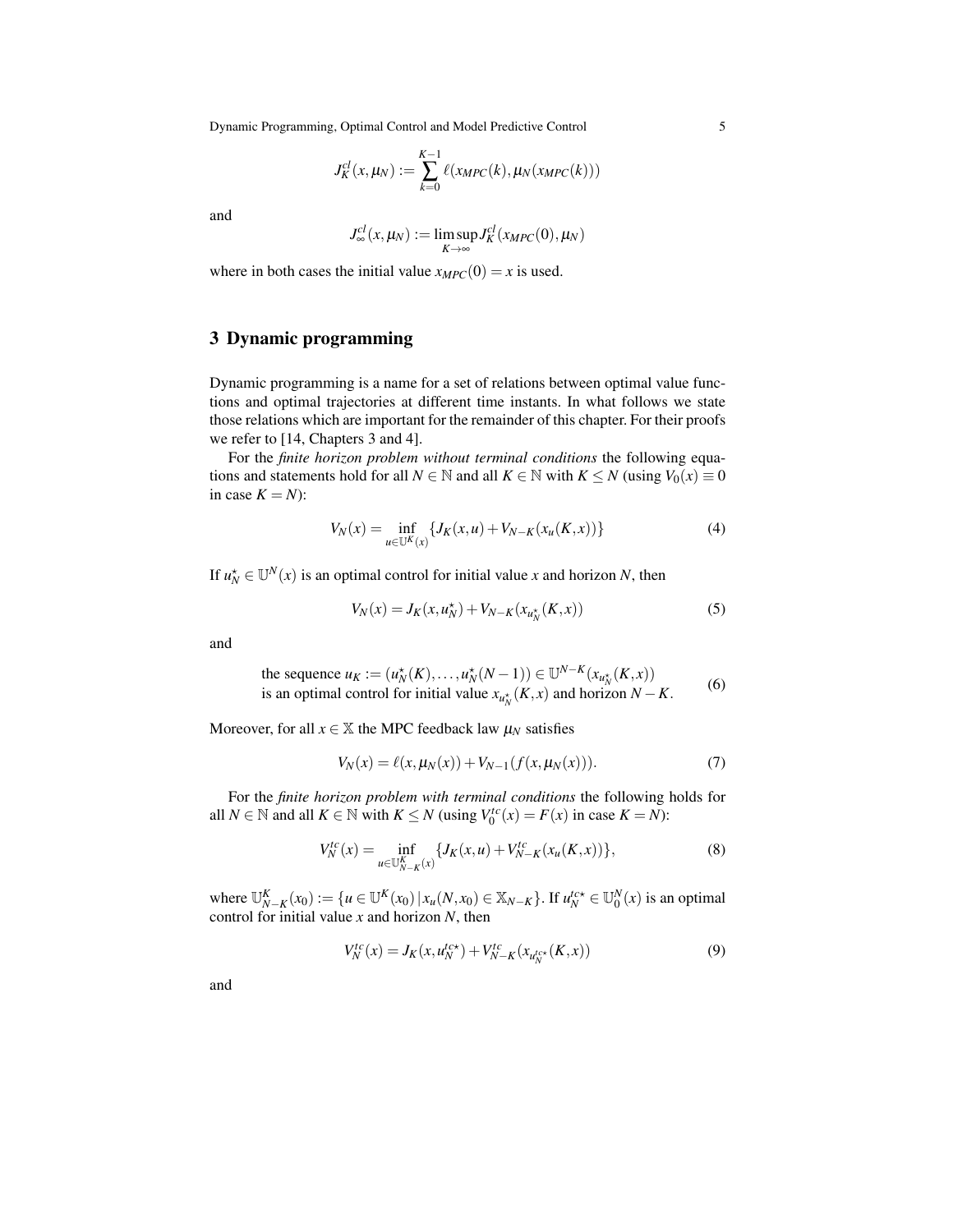**6** Lars Grüne  $\frac{1}{2}$  Lars Grüne  $\frac{1}{2}$  Lars Grüne  $\frac{1}{2}$  Lars Grüne  $\frac{1}{2}$ 

the sequence 
$$
u_K^{\text{lc}} := (u_N^{\text{lc} \star}(K), \dots, u_N^{\text{lc} \star}(N-1)) \in \mathbb{U}^{N-K}(x_{u_N^{\text{lc} \star}}(K, x))
$$
 is an optimal control for initial value  $x_{u_N^{\text{lc} \star}}(K, x)$  and horizon  $N - K$ . (10)

Moreover, for all  $x \in \mathbb{X}$  the MPC feedback law  $\mu_N^{tc}$  satisfies

$$
V_N^{tc}(x) = \ell(x, \mu_N^{tc}(x)) + V_{N-1}^{tc}(f(x, \mu_N^{tc}(x))).
$$
\n(11)

Finally, for the *infinite horizon problem* the following equations and statements hold for all  $K \in \mathbb{N}$ :

$$
V_{\infty}(x) = \inf_{u \in \mathbb{U}^{K}(x)} \{ J_{K}(x, u) + V_{\infty}(x_{u}(K, x)) \}
$$
(12)

If  $u_{\infty}^{\star}$  is an optimal control for initial value *x* and horizon *N*, then

$$
V_{\infty}(x) = J_K(x, u_{\infty}^*) + V_{\infty}(x_{u_{\infty}^*}(K, x))
$$
\n(13)

and

the sequence 
$$
u_K := (u_{\infty}^*(K), u_{\infty}^*(K+1), \ldots) \in \mathbb{U}^{\infty}(x_{u_{\infty}^*}(K,x))
$$
  
is an optimal control for initial value  $x_{u_{\infty}^*}(K,x)$ . (14)

The equations just stated can be used as the basis of numerical algorithms, see, e.g., [5, 17] and the references therein. Here, however, we rather use them as tools for the analysis of the performance of the MPC algorithm. Besides the equalities, above, which refer to the optimal trajectories, we will also need corresponding inequalities. These will be used in order to estimate  $J_K^{cl}$  and  $J_\infty^{cl}$  as shown in the following proposition.

**Proposition 2** Assume there is function  $\varepsilon : \mathbb{X} \to \mathbb{R}$  such that the approximate dy*namic programming inequality*

$$
V_N(x) + \varepsilon(x) \ge \ell(x, \mu_N(x)) + V_N(f(x, \mu_N(x)))
$$
\n(15)

*holds for all*  $x \in \mathbb{X}$ *. Then for each MPC closed loop solution*  $x_{MPC}$  *and all*  $K \in \mathbb{N}$ *the inequality*

$$
J_K^{cl}(x_{MPC}(0), \mu_N) \le V_N(x_{MPC}(0)) - V_N(x_{MPC}(K)) + \sum_{k=0}^{K-1} \varepsilon_k
$$
 (16)

*holds for*  $\varepsilon_k = \varepsilon(x_{MPC}(k))$ . If, in addition,  $\hat{\varepsilon} := \limsup_{K \to \infty} \sum_{k=0}^{K-1} \varepsilon_k < \infty$  and  $\liminf_{K\to\infty}V_N(x_{MPC}(K))\geq 0$  *hold, then also* 

$$
J_{\infty}^{cl}(x_{MPC}(0), \mu_N) \leq V_N(x_{MPC}(0)) + \hat{\varepsilon}
$$

*holds. The same statements are true when V<sup>N</sup> and* µ*<sup>N</sup> are replaced by their terminal conditioned counterparts*  $V_N^{tc}$  *and*  $\mu_N^{tc}$ *, respectively.* 

*Proof.* Observing that  $x_{MPC}(k+1) = f(x, \mu_N(x))$  for  $x = x_{MPC}(k)$  and using (15) with this *x* we have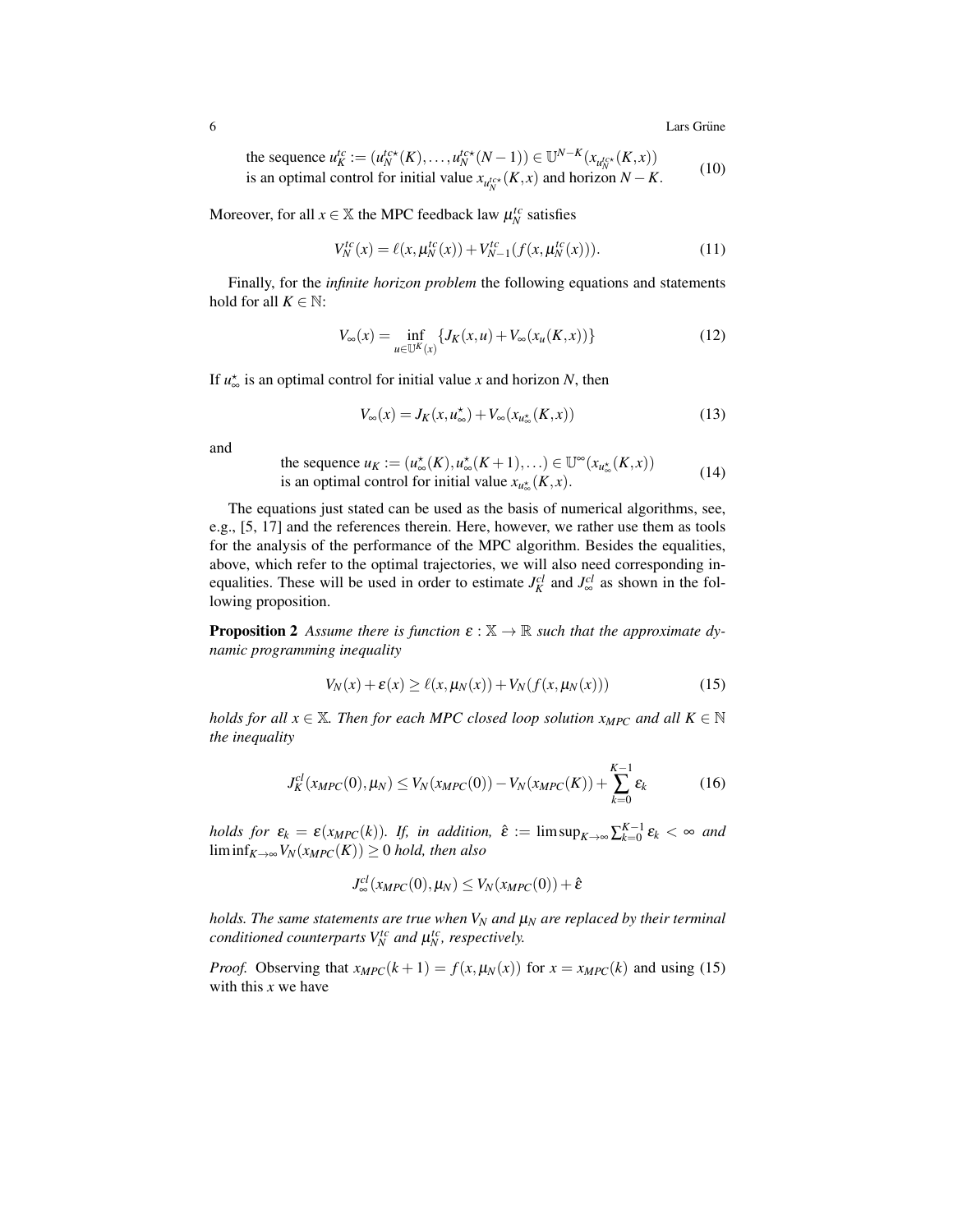Dynamic Programming, Optimal Control and Model Predictive Control 7

$$
J_K^{cl}(x_{MPC}(0), \mu_N) = \sum_{k=0}^{K-1} \ell(x_{MPC}(k), \mu_N(x_{MPC}(k)))
$$
  
\n
$$
\leq \sum_{k=0}^{K-1} [V_N(x_{MPC}(k)) - V_N(x_{MPC}(k+1)) + \varepsilon_k]
$$
  
\n
$$
= V_N(x_{MPC}(0)) - V_N(x_{MPC}(K)) + \sum_{k=0}^{K-1} \varepsilon_k,
$$

which shows the first claim. The second claim follows from the first by taking the upper limit for  $K \to \infty$ . The proof for the terminal conditioned case is identical.  $\square$ 

#### 4 Stabilizing MPC

Using the dynamic programming results just stated, we will now derive estimates for  $J_{\infty}^{cl}$  in the case of stabilizing MPC. Stabilizing MPC refers to the case in which the stage cost  $\ell$  penalizes the distance to a desired equilibrium. More precisely, let  $(x_*, u_*) \in \mathbb{Y}$  be an equilibrium, i.e.,  $f(x_*, u_*) = x_*$ . Then throughout this section we assume that there is  $\alpha_1 \in \mathcal{K}_\infty$  such that  $\ell$  satisfies

$$
\ell(x_*, u_*) = 0 \quad \text{and} \quad \ell(x, u) \ge \alpha_1(|x|_{x_*}) \tag{17}
$$

for all  $x \in \mathbb{X}$ . Moreover, for the terminal cost *F* we assume

$$
F(x) \ge 0 \text{ for all } x \in \mathbb{X}_0. \tag{18}
$$

We note that (18) trivially holds in case no terminal cost is used, i.e., if  $F \equiv 0$ .

The purpose of this choice of  $\ell$  is to force the optimal trajectories — and thus hopefully also the MPC trajectories — to converge to *x*∗. The following proposition shows that this hope is justified under suitable conditions, where the approximate dynamic programming inequality (15) plays a pivotal role.

Proposition 3 *Let the assumptions of Proposition 2,* (17) *and* (18) *(in case of terminal conditions) hold with*  $\mathbf{\varepsilon}(x) \leq \eta \alpha_1(|x|_{x_*})$  *for all*  $x \in \mathbb{X}$  *and some*  $\eta < 1$ *. Then*  $x_{MPC}(k) \rightarrow x_*$  *as*  $k \rightarrow \infty$ *.* 

*Proof.* We first observe that the assumptions imply  $V_N(x) \ge 0$  or  $V_N^{\text{tc}}(x) \ge 0$ , respectively. We continue the proof for  $V_N$ , the proof for  $V_N^{tc}$  is identical. Assume  $x_{MPC}(k) \nrightarrow x_*,$  i.e., there are  $\delta > 0$  and a sequence  $k_p \rightarrow \infty$  with  $|x_{MPC}(k_p)|_{x_*} \ge \delta$ for all  $p \in \mathbb{N}$ . Then by induction over (15) with  $x = x_{MPC}(k)$  we get

<sup>&</sup>lt;sup>1</sup> The space  $\mathscr{K}_{\infty}$  consists of all functions  $\alpha : [0, \infty) \to [0, \infty)$  with  $\alpha(0) = 0$  which are continuous, strictly increasing and unbounded.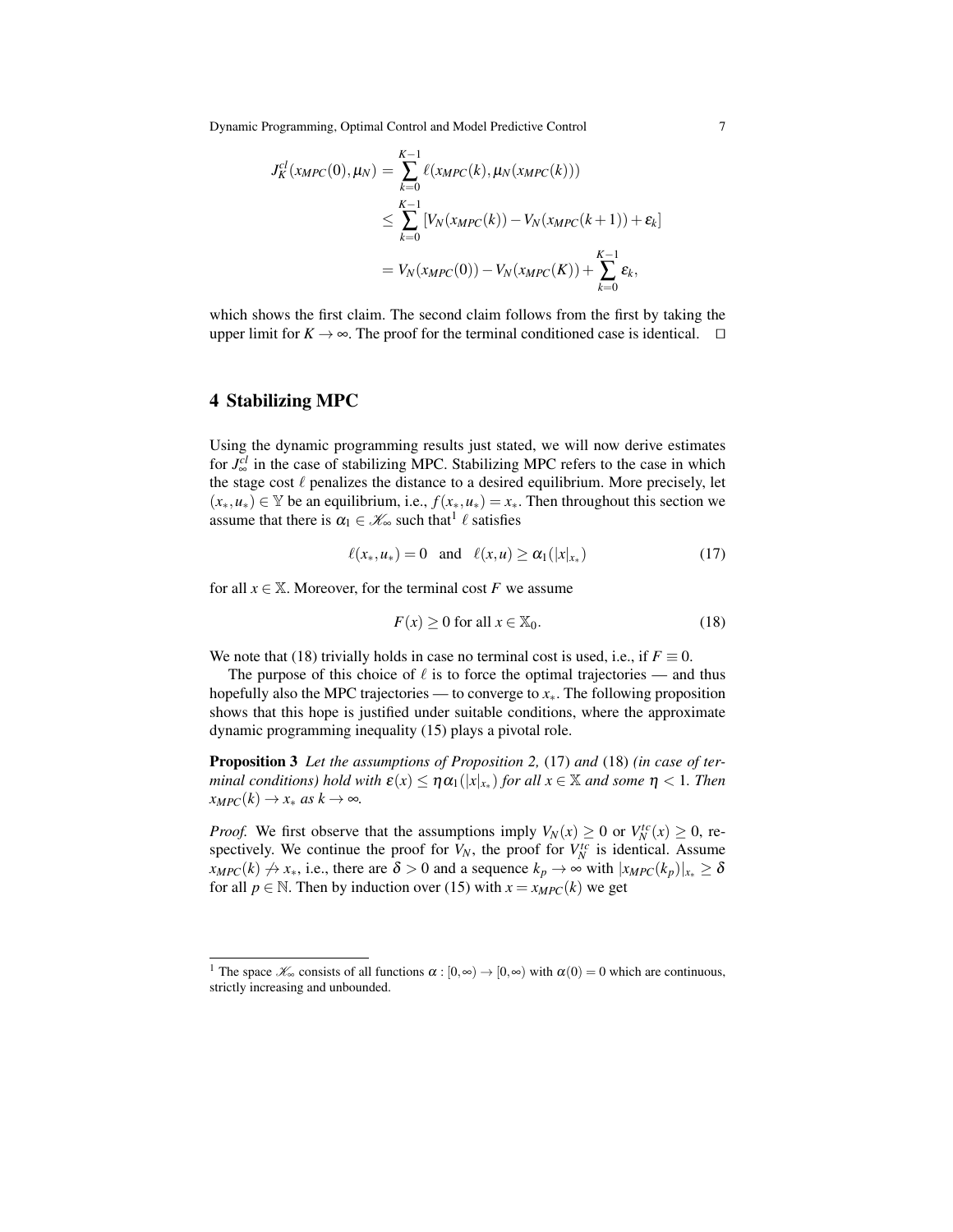8 Lars Grüne  $\sim$  28 Lars Grüne  $\sim$  28 Lars Grüne  $\sim$  28 Lars Grüne  $\sim$  28 Lars Grüne  $\sim$  28 Lars Grüne  $\sim$  28 Lars Grüne  $\sim$  28 Lars Grüne  $\sim$  28 Lars Grüne  $\sim$  28 Lars Grüne  $\sim$  28 Lars Grüne  $\sim$  28 Lars Grüne

$$
V_N(x_{MPC}(K)) \leq V_N(x_{MPC}(0)) - \sum_{k=0}^{K-1} \left[ \ell(x_{MPC}(k), \mu_N(x_{MPC}(k))) - \varepsilon(x_{MPC}(k)) \right]
$$
  
\n
$$
\leq V_N(x_{MPC}(0)) - \sum_{k=0}^{K-1} (1 - \eta) \alpha_1(|x_{MPC}(k)|_{x_*})
$$
  
\n
$$
\leq V_N(x_{MPC}(0)) - \sum_{\substack{p \in \mathbb{N} \\ k_P \leq K-1}} (1 - \eta) \alpha_1(|x_{MPC}(k_p)|_{x_*})
$$
  
\n
$$
\leq V_N(x_{MPC}(0)) - \#\{p \in \mathbb{N} \mid k_P \leq K\} (1 - \eta) \alpha_1(\delta).
$$

Now as  $K \to \infty$  the number  $\# \{ p \in \mathbb{N} \mid k_p \leq K \}$  grows unboundedly, which implies that  $V_N(x_{MPC}(K))$  < 0 for sufficiently large *K* which contradicts the non-negativity of  $V_N$ .  $\Box$ 

We remark that under additional conditions (essentially appropriate upper bounds on  $V_N$  or  $V_N^{tc}$ , respectively), asymptotic stability of  $x_*$  can also be established, see, e.g., [14, Theorem 4.11] or [28, Theorem 2.22].

## *4.1 Terminal conditions*

In this section we use the terminal conditions in order to ensure that the approximate dynamic programming inequality (15) holds with  $\varepsilon(x) \le 0$  and  $V_N^{tc}(x) \ge 0$ . Then Proposition 2 applies and yields  $J^{cl}_{\infty}(x_{MPC}(0), \mu^{tc}_{N}) \leq V^{tc}_{N}(x_{MPC}(0))$  while Proposition 3 implies  $x_{MPC}(k) \rightarrow x_*$ . The key for making this approach work is the following assumption.

**Assumption 4** *For each*  $x \in \mathbb{X}$  *there is*  $u_x \in U$  *with*  $(x, u_x) \in \mathbb{Y}$ *,*  $f(x, u_x) \in \mathbb{X}$  *and* 

$$
\ell(x, u_x) + F(f(x, u_x)) \leq F(x).
$$

While conditions like Assumption 4 were already developed in the 1990s, e.g., in [7, 22, 25], it was the paper [23] published in 2000 which established this condition as *the* standard assumption for stabilizing MPC with terminal conditions. The particular case  $\mathbb{X} = \{x_*\}$  was investigated in detail already in the 1980s in the seminal paper [19].

Theorem 5. *Consider the MPC scheme with terminal conditions satisfying* (17)*,* (18) and Assumption 4. Then the inequality  $J^{cl}_{\infty}(x,\mu^{tc}_N) \leq V^{tc}_N(x)$  and the convergence  $x_{MPC}(k) \rightarrow x_*$  *for*  $k \rightarrow \infty$  *hold for all*  $x \in \mathbb{X}_N$  *and the closed loop solution*  $x_{MPC}(k)$ *with*  $x_{MPC}(0) = x$ .

*Proof.* As explained before the theorem, it is sufficient to prove (15) with  $\varepsilon(x) \le 0$ and  $V_N^{tc}(x) \ge 0$ ; then Propositions 2 and 3 yield the assertions. The inequality  $V_N^{tc}(x) \ge 0$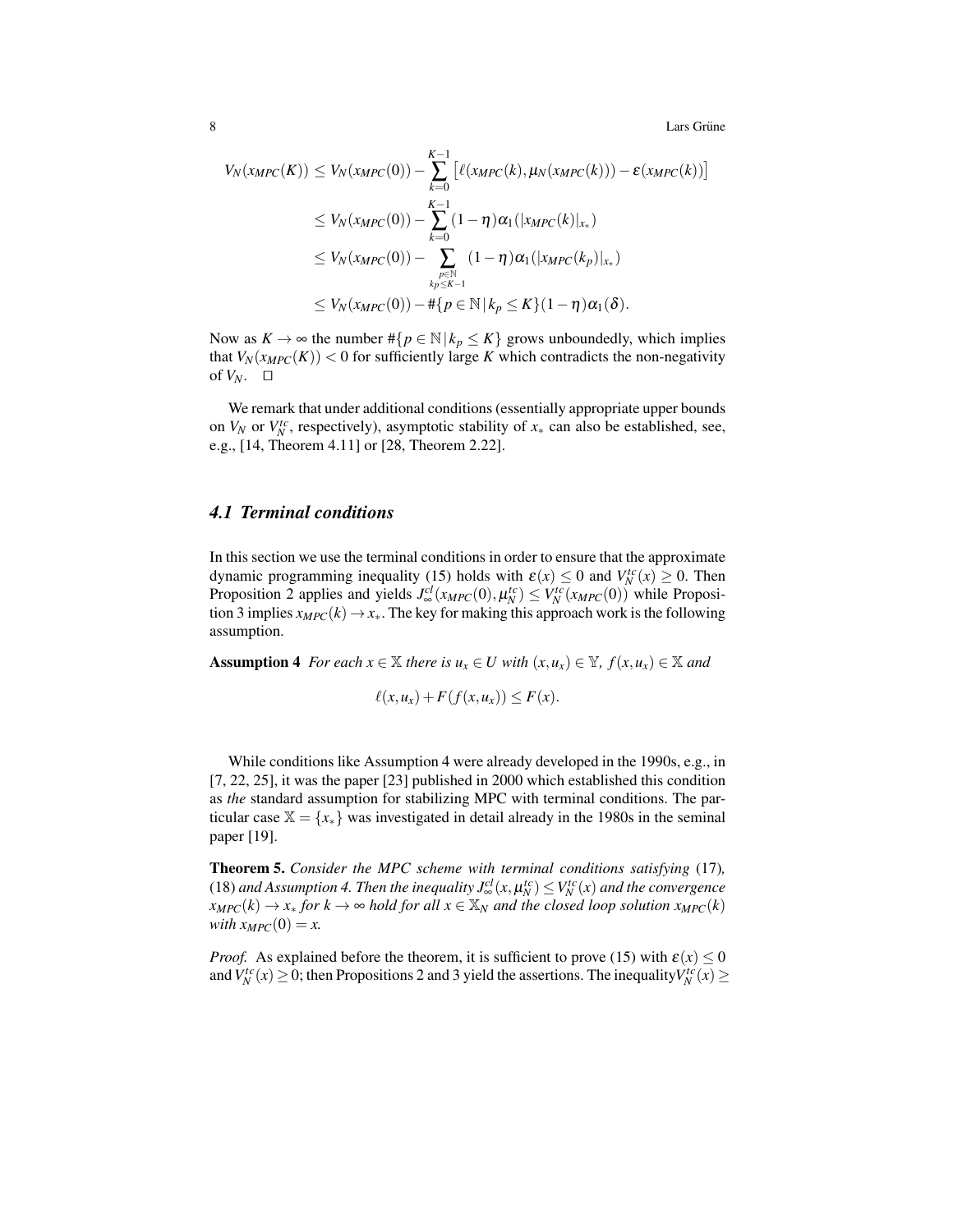0 is immediate from (17) and (18). For proving (15) with  $\varepsilon(x) \le 0$ , using  $u_x$  from Assumption 4 with  $x = x_u(N - 1, x_0)$  we get

$$
V_{N-1}^{tc}(x_0) = \inf_{u \in \mathbb{U}_0^{N-1}(x_0)} \sum_{k=0}^{N-2} \ell(x_u(k, x_0), u(k)) + F(x_u(N-1, x_0))
$$
  
\n
$$
\geq \inf_{u \in \mathbb{U}_0^{N-1}(x_0)} \sum_{k=0}^{N-2} \ell(x_u(k, x_0), u(k)) + \ell(x, u_x) + F(f(x, u_x))
$$
  
\n
$$
\geq \inf_{u \in \mathbb{U}_0^{N}(x_0)} \sum_{k=0}^{N-1} \ell(x_u(k, x_0), u(k)) + F(x_u(N, x_0)) = V_N^{tc}(x_0)
$$

Inserting this inequality for  $x_0 = f(x, \mu_N^{tc}(x))$  into (11) we obtain

$$
V_N^{tc}(x) = \ell(x, \mu_N^{tc}(x)) + V_{N-1}^{tc}(f(x, \mu_N^{tc}(x))) \geq \ell(x, \mu_N^{tc}(x)) + V_N^{tc}(f(x, \mu_N^{tc}(x)))
$$

and thus (15) with  $\varepsilon \equiv 0$ .  $\Box$ 

A drawback of the inequality  $J^{cl}_{\infty}(x, \mu^{tc}_N) \leq V^{tc}_N(x)$  is that it is in general quite difficult to give estimates for  $V_N^{tc}(x)$ . Under reasonable assumptions it can be shown that  $V_N^{tc}(x) \to V_\infty(x)$  for  $N \to \infty$  [14, Section 5.4]. This implies that the MPC solution is near optimal for the infinite horizon problem for *N* sufficiently large. However, it is in general difficult to make statements about the speed of convergence of  $V_N^{tc}(x) \rightarrow$  $V_{\infty}(x)$  as  $N \to \infty$  and thus to estimate the length of the horizon *N* which is needed for a desired degree of suboptimality.

#### *4.2 No terminal conditions*

The decisive property induced by Assumption 4 and exploited in the proof of Theorem 5 is the fact that  $V_{N-1}^{tc}(x_0) \geq V_N^{tc}(x_0)$ . Without this inequality, (11) implies that (15) with  $\varepsilon \equiv 0$  cannot in general be satisfied. Without terminal conditions and under the condition (17) it is, however, straightforward to see that the opposite inequality  $V_{N-1}^{tc}(x_0) \leq V_N^{tc}(x_0)$  holds, where in most cases this inequality is strict. This means that without terminal conditions we need to work with positive  $\varepsilon$ . The following proposition, which was motivated by a similar "relaxed dynamic programming" inequality used in [21], introduces a variant of Proposition 2 which we will use for this purpose.

**Proposition 6** Assume there is a constant  $\alpha \in (0,1]$  such that the relaxed dynamic *programming inequality*

$$
V_N(x) \ge \alpha \ell(x, \mu_N(x)) + V_N(f(x, \mu_N(x))) \tag{19}
$$

*holds for all*  $x \in \mathbb{X}$ *. Then for each MPC closed loop solution*  $x_{MPC}$  *and all*  $K \in \mathbb{N}$ *the inequality*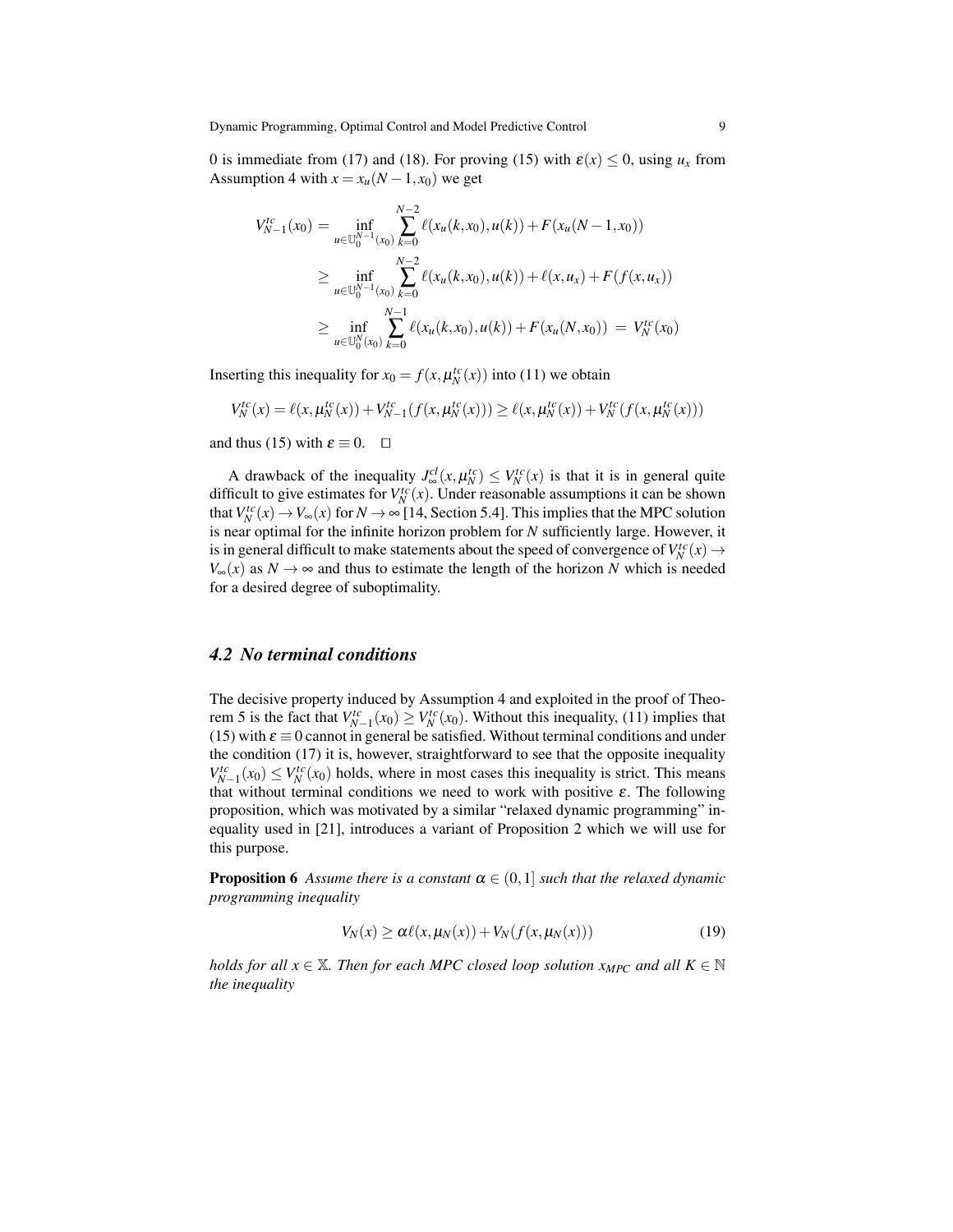10 Lars Grüne metal in the set of the set of the set of the set of the set of the set of the set of the set of the set of the set of the set of the set of the set of the set of the set of the set of the set of the set of t

$$
J_{\infty}^{cl}(x_{MPC}(0),\mu_N)\leq V_{\infty}(x_{MPC}(0))/\alpha
$$

*and, if additionally* (17) *holds, the convergence*  $x_{MPC}(k) \rightarrow x_*$  *for*  $k \rightarrow \infty$  *hold.* 

*Proof.* Applying Proposition 2 with  $\varepsilon(x) = (1 - \alpha)\ell(x, \mu_N(x))$  yields

$$
J_K^{cl}(x_{MPC}(0), \mu_N) \leq V_N(x_{MPC}(0)) - V_N(x_{MPC}(K)) + (1 - \alpha) \underbrace{\sum_{k=0}^{K-1} \ell(x_{MPC}(k), \mu_N(x_{MPC}(k)))}_{= J_K^{cl}(x_{MPC}(0), \mu_N)}.
$$

Using  $V_N \ge 0$  this implies  $\alpha J_K^{cl}(x_{MPC}(0), \mu_N) \le V_N(x_{MPC}(0))$  which implies the first assertion by letting  $K \to \infty$  and dividing by  $\alpha$ . The convergence  $x_{MPC}(k) \to x_*$ follows from Proposition 3.  $\Box$ 

A simple condition under which we can guarantee that (19) holds is given in the following assumption.

**Assumption 7** *There are constants*  $\gamma_k > 0$ ,  $k \in \mathbb{N}$  *with*  $\sup_{k \in \mathbb{N}} \gamma_k < \infty$  *and* 

$$
V_k(x) \leq \gamma_k \inf_{u \in U, (x,u) \in \mathbb{Y}} \ell(x,u).
$$

A sufficient condition for Assumption 7 to hold is that  $\ell$  is a polynomial satisfying (17) and the system can be controlled to *x*<sup>∗</sup> exponentially fast. However, via an appropriate choice of  $\ell$  Assumption 7 can also be satisfied if the system is not exponentially controllable, see, e.g., [14, Example 6.7].

The following theorem, taken with modifications from [29], shows that Assumption 7 implies (19).

Proposition 8 *Consider the MPC scheme without terminal conditions satisfying Assumption 7. Then* (19) *holds with*  $\alpha = 1 - (\gamma_2 - 1)(\gamma_N - 1) \prod_{k=0}^{N-1} \left( \frac{\gamma_k - 1}{\gamma_k} \right)$ γ*k .*

*Proof.* First note that for  $x = x$ <sup>\*</sup> (19) always holds because all expressions vanish. For  $x \neq x_*$ , we consider the MPC solution  $x_{MPC}(\cdot)$  with  $x_{MPC}(0) = x$ , abbreviate  $\lambda_k = \ell(x_{u_N^*}(k, x), u_N^*(k))$  with  $u_N^*$  denoting the optimal control for initial value  $x_0 = x$ , and  $v = V_N(f(x, \mu_N(x))) = V_N(x_{MPC}(1))$ . Then (19) becomes

$$
\sum_{k=0}^{N-1} \lambda_k - \nu \ge \alpha \lambda_0 \tag{20}
$$

We prove the theorem by showing the inequality

$$
\lambda_{N-1} \le (\gamma_N - 1) \prod_{k=2}^{N-1} \left( \frac{\gamma_k - 1}{\gamma_k} \right) \lambda_0 \tag{21}
$$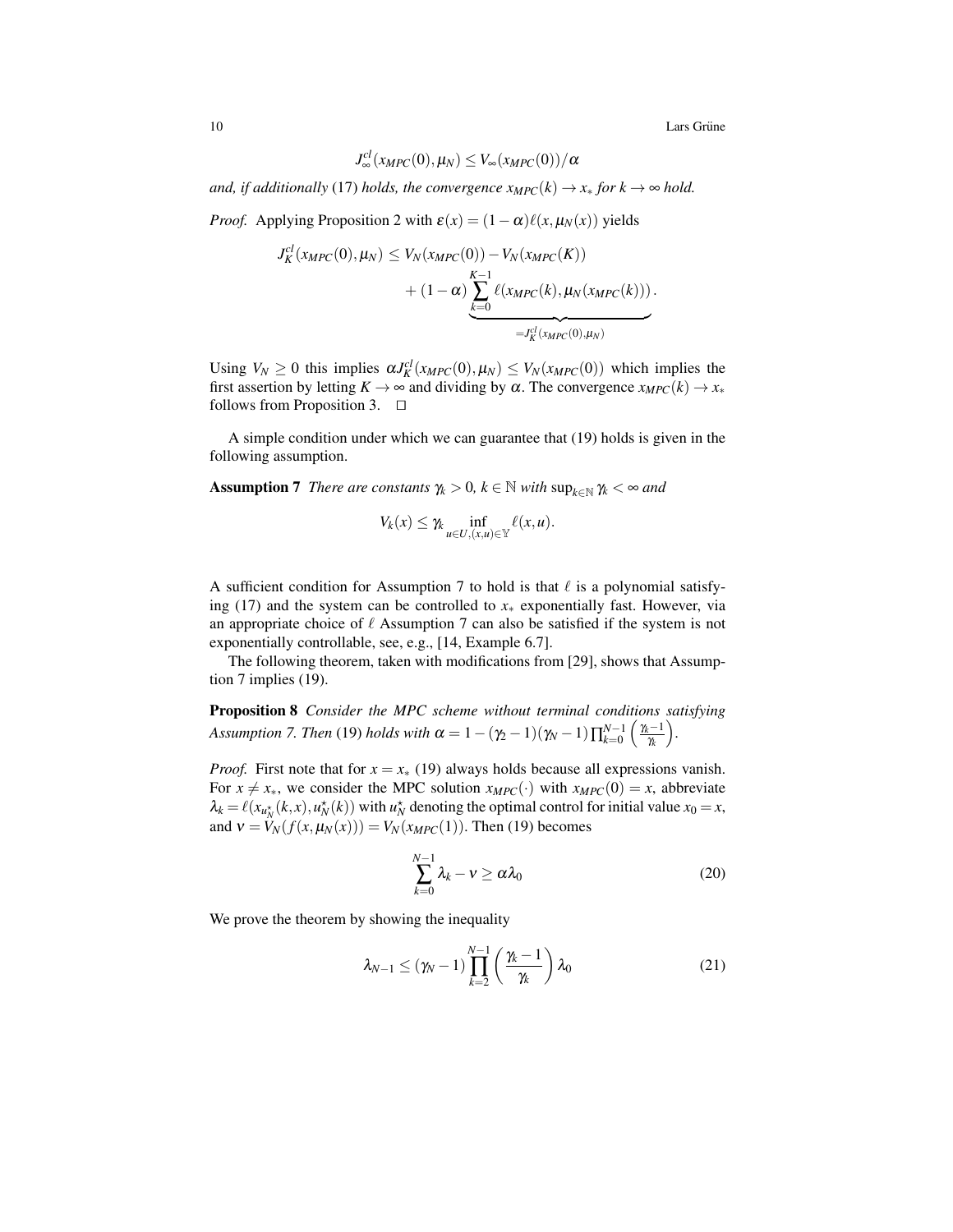Dynamic Programming, Optimal Control and Model Predictive Control 11

for all feasible  $\lambda_0, \ldots, \lambda_{N-1}$ . From this (20) follows since the dynamic programming equation (4) with  $x = x_{MPC}(1)$  and  $K = N - 2$  implies

$$
v \leq \sum_{n=1}^{N-2} \ell(x_{u_N^*}(n, x), u_N^*(n)) + V_2(x_{u_N^*}(N-1, x)) \leq \sum_{n=1}^{N-2} \lambda_n + \gamma_2 \lambda_{N-1}
$$

and thus (21),  $\gamma_2 \ge 1$  and  $\lambda_0 = 1$  yield

$$
\sum_{n=0}^{N-1} \lambda_n - \nu \geq \lambda_0 + (1 - \gamma_2)\lambda_{N-1} \geq \lambda_0 - (\gamma_2 - 1)(\gamma_N - 1)\prod_{k=2}^{N-1} \left(\frac{\gamma_k - 1}{\gamma_k}\right)\lambda_0 = \alpha\lambda_0.
$$

i.e., (20). In order to prove (21), we start by observing that since  $u_K := (u_N^*(K), \ldots,$  $u_N^*(N-1)$ ) is an optimal control for initial value  $x_{u_N^*}(K,x)$  and horizon  $N-K$ , we  $\sum_{k=p}^{N-1} \lambda_k = V_{N-p}(x_{u_N^*}(p+1)) \leq \gamma_{N-p} \lambda_p$ , which implies

$$
\sum_{k=p+1}^{N-1} \lambda_k \le (\gamma_{N-p}-1)\lambda_p \tag{22}
$$

for  $p = 0, \ldots, N - 2$ . From this we can conclude

$$
\lambda_p + \sum_{k=p+1}^{N-1} \lambda_k \ge \frac{\sum_{k=p+1}^{N-1} \lambda_k}{\gamma_{N-p}-1} + \sum_{k=p+1}^{N-1} \lambda_k = \frac{\gamma_{N-p}}{\gamma_{N-p}-1} \sum_{k=p+1}^{N-1} \lambda_k.
$$

Using this inequality inductively for  $p = 1, \ldots, N-2$  yields

$$
\sum_{k=1}^{N-1} \lambda_k \ge \prod_{k=1}^{N-2} \left( \frac{\gamma_{N-k}}{\gamma_{N-k}-1} \right) \lambda_{N-1} = \prod_{k=2}^{N-1} \left( \frac{\gamma_k}{\gamma_k-1} \right) \lambda_{N-1}.
$$

Using (22) for  $p = 0$  we then obtain

$$
(\gamma_N-1)\lambda_0 \geq \sum_{k=1}^{N-1} \lambda_k \geq \prod_{k=2}^{N-1} \left(\frac{\gamma_k}{\gamma_k-1}\right) \lambda_{N-1}
$$

which implies (21).  $\Box$ 

This proposition immediately leads to the following theorem.

Theorem 9. *Consider the MPC scheme without terminal conditions satisfying As* $s$ *umption 7. Then for all sufficiently large N*  $\in$  $\mathbb N$  *<i>the inequality*  $J^{cl}_{\infty}(x,\mu_N)\leq V_{\infty}(x)/\alpha$ *and the convergence*  $x_{MPC}(k) \rightarrow x_*$  *for*  $k \rightarrow \infty$  *hold for all*  $x \in \mathbb{X}$  *and the closed loop solution*  $x_{MPC}(k)$  *with*  $x_{MPC}(0) = x$ *, with*  $\alpha$  *from Proposition* 8.

*Proof.* Since  $\gamma_{\infty} := \sup_{k \in \mathbb{N}} \gamma_k < \infty$  it follows that  $(\gamma_k - 1)/\gamma_k \leq (\gamma_{\infty} - 1)/\gamma_{\infty} < 1$  for all  $k \in \mathbb{N}$ , implying that  $\alpha$  from Proposition 8 satisfies  $\alpha \in (0,1]$  for sufficiently large *N*. For these *N* the assertion follows from Proposition 6.  $\Box$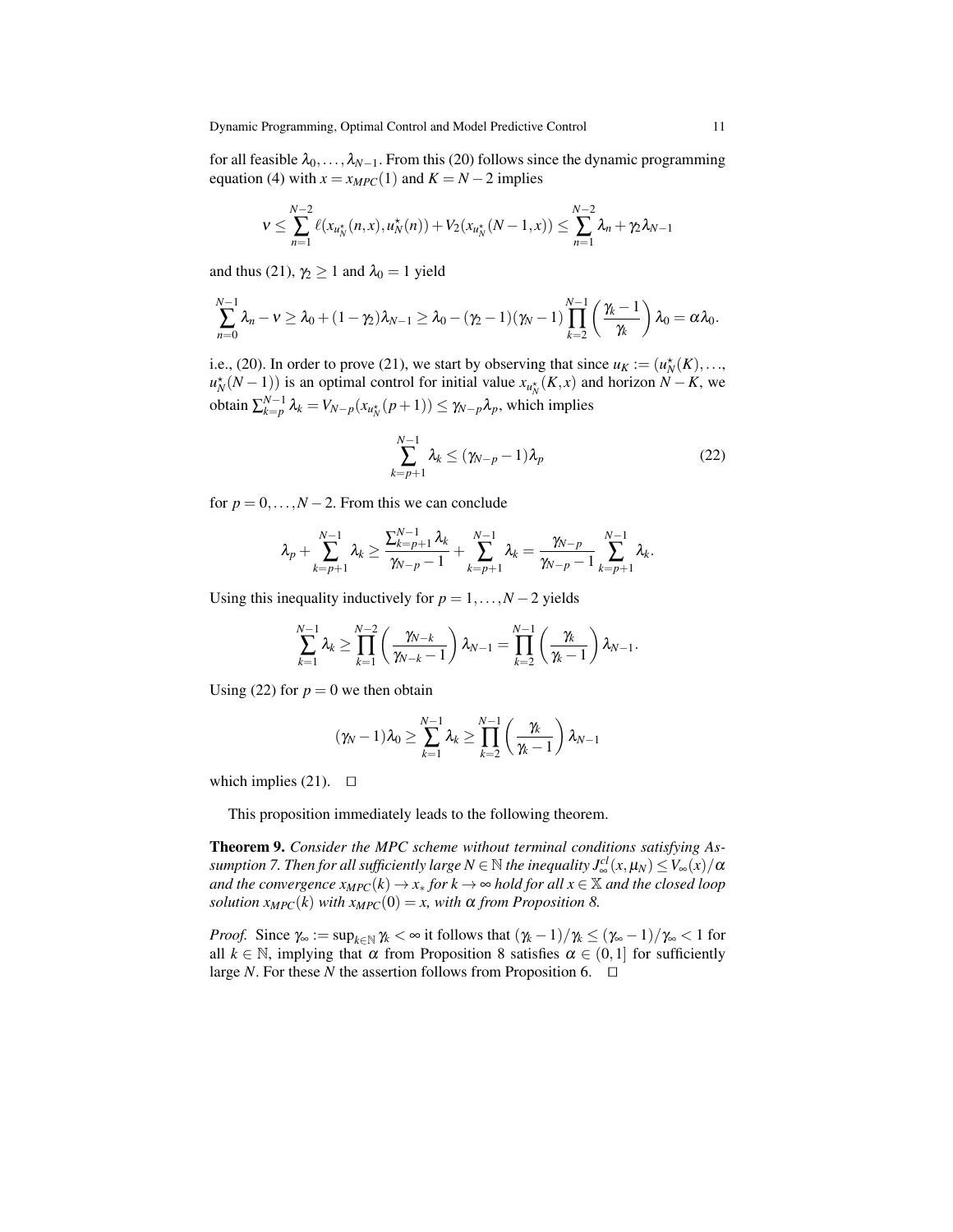We note that  $\alpha$  from Proposition 8 is not optimal. In [15] (see also [30] and [14, Chapter 6]) the optimal bound

$$
\alpha = 1 - \frac{(\gamma_N - 1) \prod_{k=2}^{N} (\gamma_k - 1)}{\prod_{k=2}^{N} \gamma_k - \prod_{k=2}^{N} (\gamma_k - 1)}
$$
(23)

is derived, however, at the expense of a much more involved proof than that of Proposition 8. The difference between the two bounds can be illustrated if we assume  $\gamma_k = \gamma$  for all  $k \in \mathbb{N}$  and compute the minimal  $N \in \mathbb{N}$  such that  $\alpha > 0$  holds, i.e., the minimal *N* for which Theorem 9 ensures the convergence  $x_{MPC}(k) \rightarrow x_*$ . For  $\alpha$  from Proposition 8 we obtain the condition  $N > 2 + 2\ln(\gamma - 1)/(\ln \gamma - \ln(\gamma - 1))$ while for  $\alpha$  from (23) we obtain  $N > 2 + \ln(\gamma - 1)/(\ln \gamma - \ln(\gamma - 1))$ . The optimal  $\alpha$  hence reduces the estimate for *N* roughly by a factor of 2.

The analysis can be extended to the situation in which  $\alpha$  in (19) cannot be found for all  $x \in \mathbb{X}$ . In this case, one can proceed similarly as in the discussion after Theorem 15, below, in order to obtain practical asymptotic stability, i.e., inequality (34), on bounded subsets of X.

#### 5 Economic MPC

Economic MPC has become the common name for MPC schemes in which the stage cost  $\ell$  does not penalize the distance to an equilibrium  $x_*$  which was determined a priori. Rather,  $\ell$  models economic objectives, like high output, low energy consumption etc. or a combination thereof.

For such general  $\ell$  many of the arguments from the previous section do not work for several reasons. First, the cost  $J_N$  and thus the optimal value function  $V_N$  is not necessarily nonnegative, a fact which was exploited in several places in the proofs in the last section. Second, the infinite sum in the infinite horizon objective need not converge and thus it may not make sense to talk about infinite horizon performance. Finally, optimal trajectories need not stay close or converge to an equilibrium, again a fact that was used in various places in the last section.

A systems theoretic property which effectively serves as a remedy for all these difficulties is contained in the following definition.

Definition 10 (Strict Dissipativity and Dissipativity) *We say that an optimal control problem with stage cost*  $\ell$  *is* strictly dissipative *at an equilibrium*  $(x^e, u^e) \in \mathbb{Y}$ *if there exists a storage function*  $\lambda : \mathbb{X} \to \mathbb{R}$  *bounded from below and satisfying*  $\lambda(x^e) = 0$ , and a function  $\rho \in \mathcal{K}_{\infty}$  such that for all  $(x, u) \in \mathbb{Y}$  the inequality

$$
\ell(x, u) - \ell(x^e, u^e) + \lambda(x) - \lambda(f(x, u)) \ge \rho(|x|_{x^e})
$$
\n(24)

*holds. We say that an optimal control problem with stage cost*  $\ell$  *is* dissipative *at*  $(x^e, u^e)$  *if the same conditions hold with*  $\rho \equiv 0$ *.*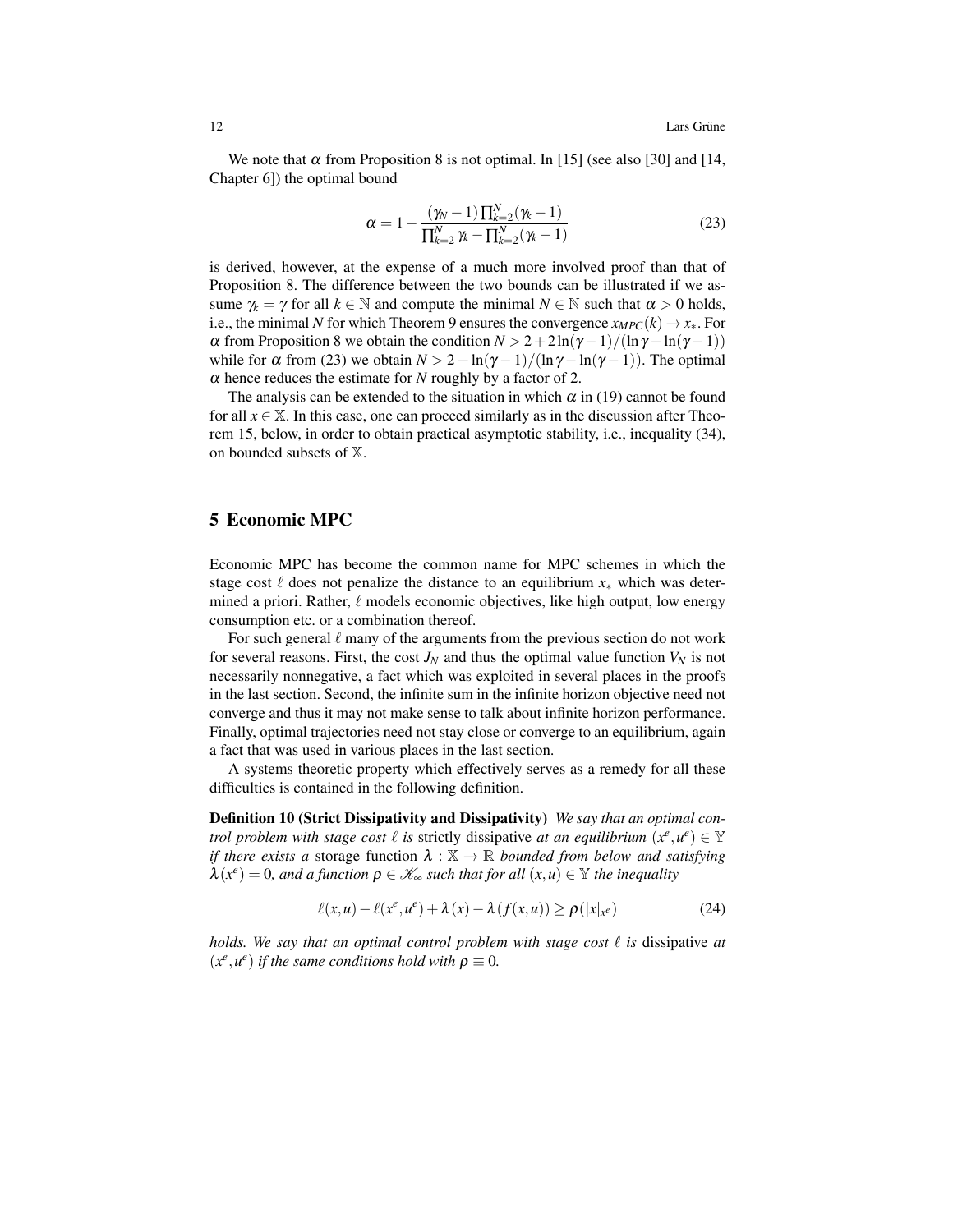We note that the assumption  $\lambda(x^e) = 0$  can be made without loss of generality because adding a constant to  $\lambda$  does not invalidate (24).

The observation that strict dissipativity is the "right" property in order to analyze economic MPC schemes was first made by Diehl, Amrit and Rawlings in [8], where strict duality, i.e., strict dissipativity with a linear storage function, was used. The extension to the nonlinear notion of strict dissipativity was then made by Angeli and Rawlings in [3]. Although recent studies show that for certain classes of systems this property can be further (slightly) relaxed (see [26]), here we work with this condition because it provides a mathematically elegant way for dealing with economic MPC.

#### Remark 11 *Strict dissipativity implies several important properties:*

- (*i*) The equilibrium  $(x^e, u^e) \in Y$  from Definition 10 is a strict optimal equilibrium in *the sense that*  $\ell(x^e, u^e) < \ell(x, u)$  for all other admissible equilibria of f, i.e., all *other*  $(x, u) \in Y$  *with*  $f(x, u) = x$ *. This follows immediately from* (24)*.*
- *(ii) The optimal equilibrium x<sup>e</sup> has the turnpike property, i.e., the following holds: For each*  $\delta > 0$  *there exists*  $\sigma_{\delta} \in \mathcal{L}$  *such that*<sup>2</sup> *for all*  $N, P \in \mathbb{N}$ *,*  $x \in \mathbb{X}$  *and*  $u \in$  $\mathbb{U}^{N}(x)$  with  $J_{N}^{uc}(x, u) \leq N\ell(x^e, u^e) + \delta$ , the set  $\mathscr{Q}(x, u, P, N) := \{k \in \{0, ..., N - 1\}$  $1\}$   $||x_u(k,x)|_{x^e} \ge \sigma_\delta(P)$ } *has at most P elements. A proof of this fact can be found, e.g., in [14, Proposition 8.15]. The same property holds for all near optimal trajectories of the infinite horizon problem, provided it is well defined, cf. [14, Proposition 8.18].*
- *(iii)* If we define the modified or rotated cost  $\tilde{\ell}(x, u) := \ell(x, u) \ell(x^e, u^e) + \lambda(x) \ell(x^e, u^e)$  $\lambda(f(x, u))$ *, then this modified cost satisfies* (17)*, i.e., the basic property we exploited in the previous section.*

The third property enables us to use the optimal control problem with modified cost  $\ell$  as an auxiliary problem in our analysis. The way this auxiliary problem is used crucially depends on whether we use terminal conditions or not. We start with the case with terminal conditions. Throughout this section, we assume that all functions under consideration are continuous in  $x^e$ .

### *5.1 Terminal conditions*

For the economic MPC problem with terminal conditions we make exactly the same assumption on the terminal constraint set  $\mathbb{X}_0$  and the terminal cost *F* as in the stabilizing case, i.e., we again use Assumption 4. We assume without loss of generality that  $F(x^e) = 0$ , which implies that *F* may attain negative values, because  $\ell$  may be negative, too.

<sup>&</sup>lt;sup>2</sup> The space L contains all functions  $\sigma$  :  $[0, \infty) \rightarrow [0, \infty)$  which are continuous and strictly decreasing with  $\lim_{t\to\infty} \sigma(t) = 0$ .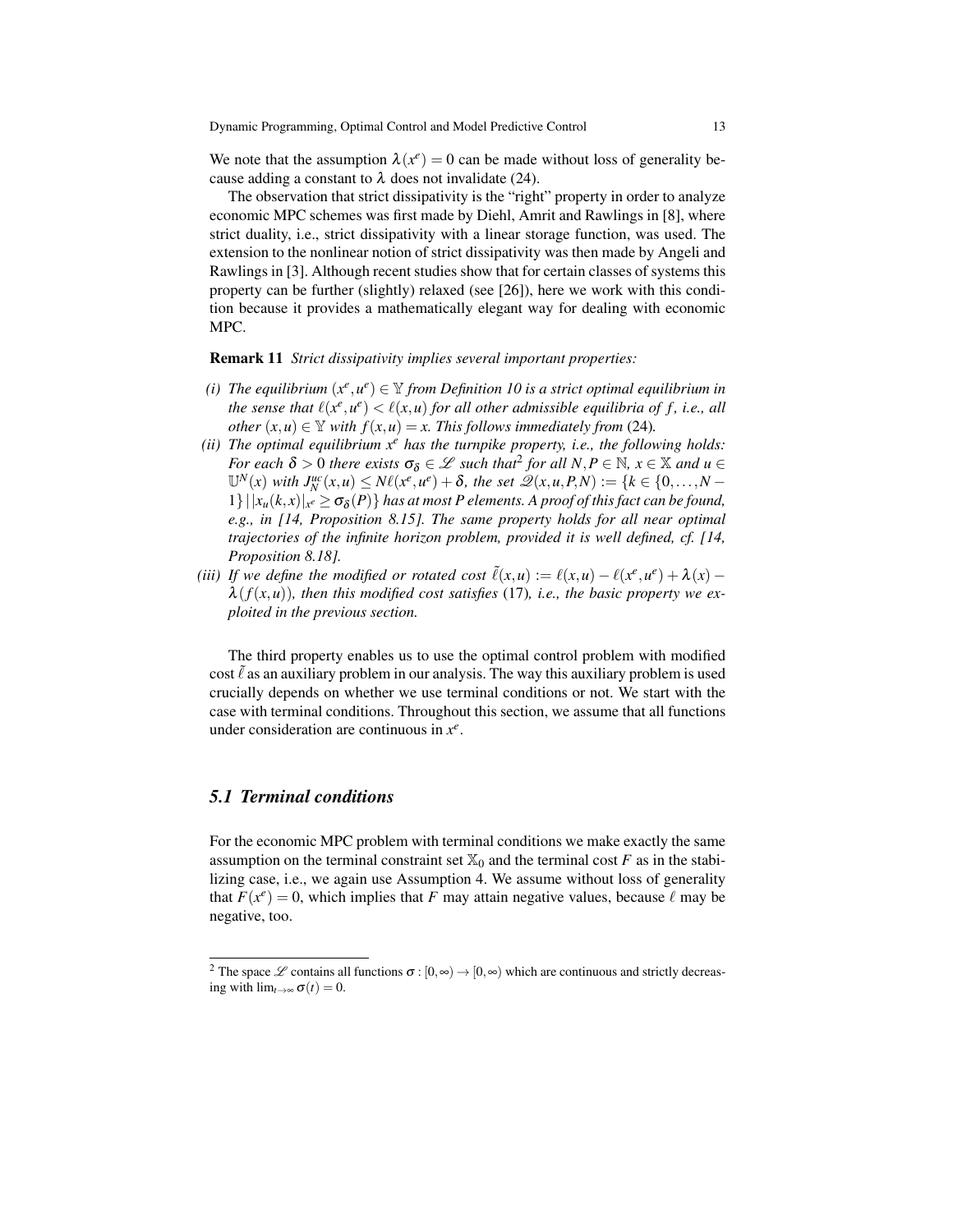Now the main trick — taken from  $[1]$  — lies in the fact that we introduce an adapted terminal cost for the problem with the modified cost  $\tilde{\ell}$ . To this end, we define the terminal cost  $F(x) := F(x) + \lambda(x)$ . We denote the cost functional for the modified problems without and with terminal conditions by  $\widetilde{J}_N$  and  $\widetilde{J}_N^c$ , respectively, and the corresponding optimal value functions by  $\widetilde{V}_N$  and  $\widetilde{V}_N^{tc}$ . Then a straightforward computation reveals that

$$
\widetilde{J}_N^c(x, u) = J_N^t(x, u) + \lambda(x) - N\ell(x^e, u^e),\tag{25}
$$

which means that the original and the modified optimization objective only differ in terms which do not depend on *u*. Hence, the optimal trajectories corresponding to  $\widetilde{V}_N^{tc}$  and  $V_N^{tc}$  coincide and the MPC scheme using the modified costs  $\widetilde{\ell}$  and  $\widetilde{F}$  yields exactly the same closed loop trajectories as the scheme using  $\ell$  and  $F$ .

One easily sees that *F* and  $\tilde{l}$  also satisfy Assumption 4, i.e., that for each  $x \in \mathbb{X}_0$ there is  $u_x \in U$  with  $(x, u_x) \in \mathbb{Y}$ ,  $f(x, u_x) \in \mathbb{X}_0$  and

$$
\tilde{\ell}(x, u_x) + \tilde{F}(f(x, u_x)) \le \tilde{F}(x)
$$
\n(26)

if  $\ell$  and  $F$  satisfy this property.

Moreover, if  $\widetilde{F}$  is bounded on  $\mathbb{X}_0$ , then (26) implies  $\widetilde{F}(x) \ge 0$  for all  $x \in \mathbb{X}_0$ . In order to see this, assume  $F(x_0) < 0$  for some  $x_0 \in \mathbb{X}_0$  and consider the control sequence defined by  $u(k) = u_x$  with  $u_x$  from (26) for  $x = x_u(k, x_0)$ . Then,  $\tilde{\ell} \ge 0$ implies  $F(x_u(k, x)) \leq F(x_0) < 0$  for all  $k \in \mathbb{N}$ . Moreover, similar as in the proof of Theorem (3), the fact that  $\tilde{\ell}$  satisfies (17) implies that  $x_u(k, x_0) \to x^e$ , because otherwise  $F(x_u(k, x_0))$  → −∞ which contradicts the boundedness of *F*. But then continuity of  $F$  in  $x^e$  implies

$$
F(x^{e}) = \lim_{k \to \infty} F(x_{u}(k, x_{0})) \le F(x_{0}) < 0
$$

which contradicts  $F(x^e) = 0$ . Hence  $\widetilde{F}(x) \ge 0$  follows for all  $x \in \mathbb{X}_0$  (for a more detailed proof see [14, Proof of Theorem 8.13]).

As a consequence, the problem with the modified costs  $\tilde{\ell}$  and  $\tilde{F}$  satisfies all the properties we assumed for the results in Section 4.1. Hence, Theorem 5 applies and yields the convergence  $x_{MPC}(k) \rightarrow x^e$  and the performance estimate

$$
\widetilde{J}_{\infty}^{cl}(x,\mu_N^{tc}) \leq \widetilde{V}_N^{tc}(x).
$$

As in the stabilizing case, under suitable conditions we obtain  $\widetilde{V}_N^{tc}(x) \to \widetilde{V}_\infty(x)$  as  $N \to \infty$ . However, this only gives an estimate for the modified objective  $\widetilde{J}_{\infty}^{cl}$  with stage cost  $\tilde{\ell}$  but not for the original objective  $J_{\infty}^{cl}$  with stage cost  $\ell$ .

In order to obtain an estimate for  $J^{cl}_{\infty}$ , one can proceed in two different ways: either one assumes  $\ell(x^e, u^e) = 0$  (which can always be achieved by adding  $\ell(x^e, u^e)$ to  $\ell$ ) and that the infinite horizon problem is well defined, which in particular means that  $|V_\infty(x)|$  is finite. Then, from the definition of the problems, one sees that the relations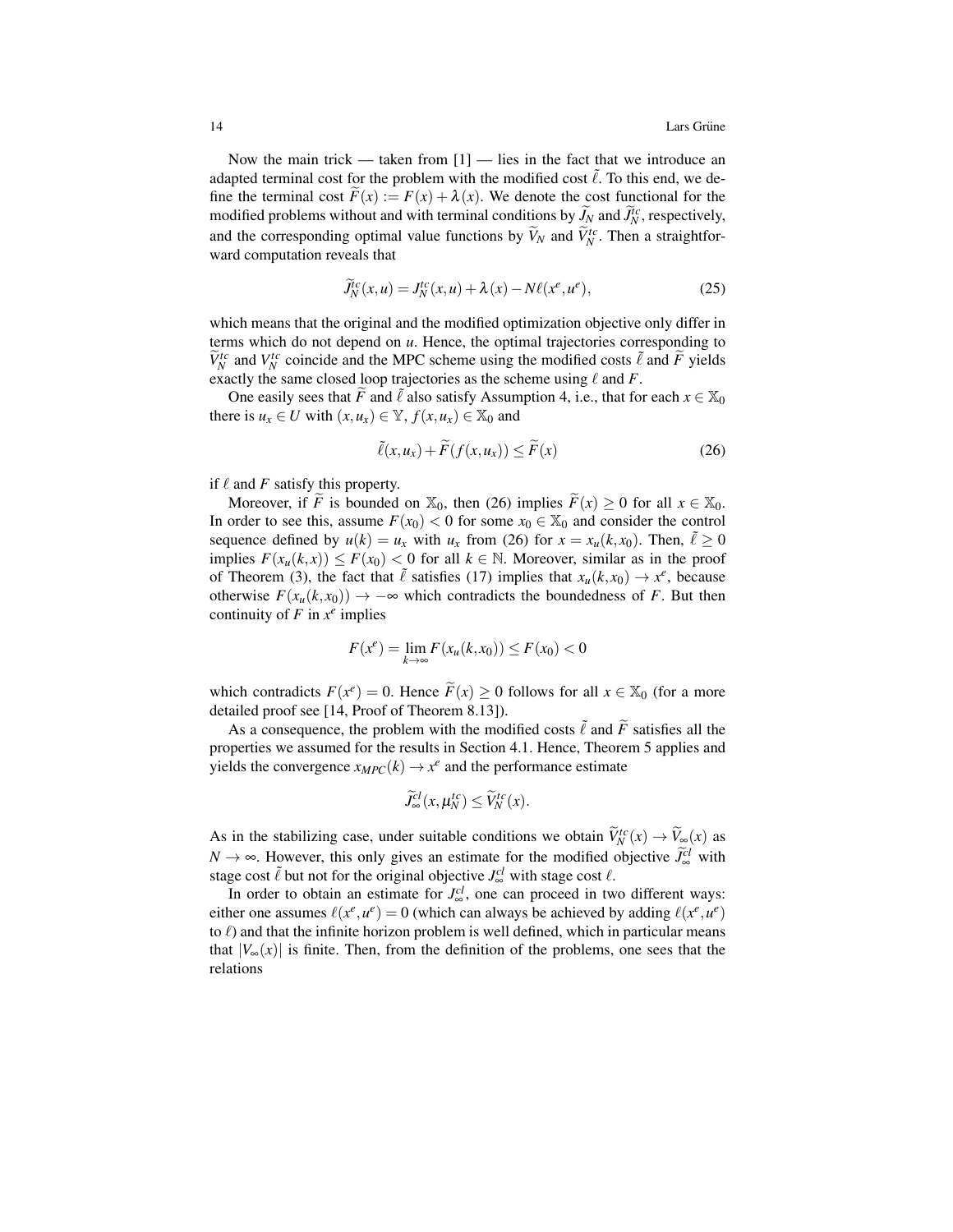Dynamic Programming, Optimal Control and Model Predictive Control 15

$$
\widetilde{J}_{\infty}^{cl}(x,\mu_N^{tc})=J_{\infty}^{cl}(x,\mu_N^{tc})-\lim_{k\to\infty}\lambda(x_{MPC}(k))
$$

and

$$
\widetilde{V}_{\infty}(x) \le V_{\infty}^{cl}(x) - \lim_{k \to \infty} \lambda(x_{u_{\infty}^*}(k, x)) \quad \text{and} \quad V_{\infty}(x) \le \widetilde{V}_{\infty}^{cl}(x) + \lim_{k \to \infty} \lambda(x_{\widetilde{u}_{\infty}^*}(k, x))
$$

hold for  $x_{MPC}(0) = x$  and  $\tilde{u}_{\infty}^*$  and  $u_{\infty}^*$  denoting the optimal controls corresponding to  $V_{\infty}(x)$  and  $V_{\infty}(x)$ , respectively.

Now strict dissipativity implies  $x_{\tilde{u}^*_{\infty}}(k, x) \to x^e$  and  $x_{u^*_{\infty}}(k, x) \to x^e$  as  $k \to \infty$  (for details see [14, Proposition 8.18]), moreover, we already know that  $x_{MPC}(k) \rightarrow x^e$ as  $k \to \infty$ . Since  $\lambda(x^e) = 0$  and  $\lambda$  is continuous in  $x^e$  this implies

$$
J^{cl}_{\infty}(x, \mu^{tc}_N) \to V_{\infty}(x)
$$

as  $N \rightarrow \infty$ , i.e., near optimal infinite horizon performance of the MPC closed loop for sufficiently large *N*.

The second way to obtain an estimate is to look at  $J_K^{cl}(x, \mu_N^{tc})$ , which avoids set- $\lim_{k \to \infty} \ell(x^e, u^e) = 0$  and making assumptions on  $|V_\infty|$ . However, while  $x_{MPC}(k) \to x^e$ , in the economic MPC context — even in the presence of strict dissipativity — the optimal trajectory  $x_{u_N^*}(k, x)$  will in general not end near  $x^e$ , see, e.g., the examples in [11, 12] or [14, Chapter 8]. Hence, comparing  $J_K^{cl}(x, \mu_N^{tc})$  and  $V_K(x)$  will in general not be meaningful. However, if for  $x = x_{MPC}(0)$  we set  $\delta(k) := |x_{MPC}(k)|_{x^e}$  and define the class of controls

$$
\mathbb{U}_{\delta(K)}^K(x) := \{ u \in \mathbb{U}^K(x) \, | \, |x_u(K,x)|_{x^e} \le \delta(K) \} \tag{27}
$$

then it makes sense to compare  $J_K^{cl}(x, \mu_N^{tc})$  and  $\inf_{u \in \mathbb{U}_{\delta(K)}^K(x)} J_K(x, u)$ . More precisely, in [13] (see also [14, Section 8.4]) it was shown that there are error terms  $\delta_1(N)$  and  $\delta_2(K)$ , converging to 0 as  $N \to \infty$  or  $K \to \infty$ , respectively, such that the estimate

$$
J_K^{cl}(x, \mu_N^{lc}) \le \inf_{u \in \mathbb{U}_{\delta(K)}^K}(J_K(x, u) + \delta_1(N) + \delta_2(K) \tag{28}
$$

holds. In other words, among all solutions steering *x* into the  $\delta(K)$ -neighborhood of the optimal equilibrium  $x^e$ , MPC yields the cheapest one up to error terms vanishing as *K* and *N* become large.

In summary, except for inequality (28) which requires additional arguments, by using terminal conditions the analysis of economic MPC schemes is not much more difficult than the analysis of stabilizing MPC schemes. However, in contrast to the stabilizing case, so far no systematic procedure for the construction of terminal costs and constraint sets satisfying (26) is known. Hence, it appears attractive to avoid the use of terminal conditions.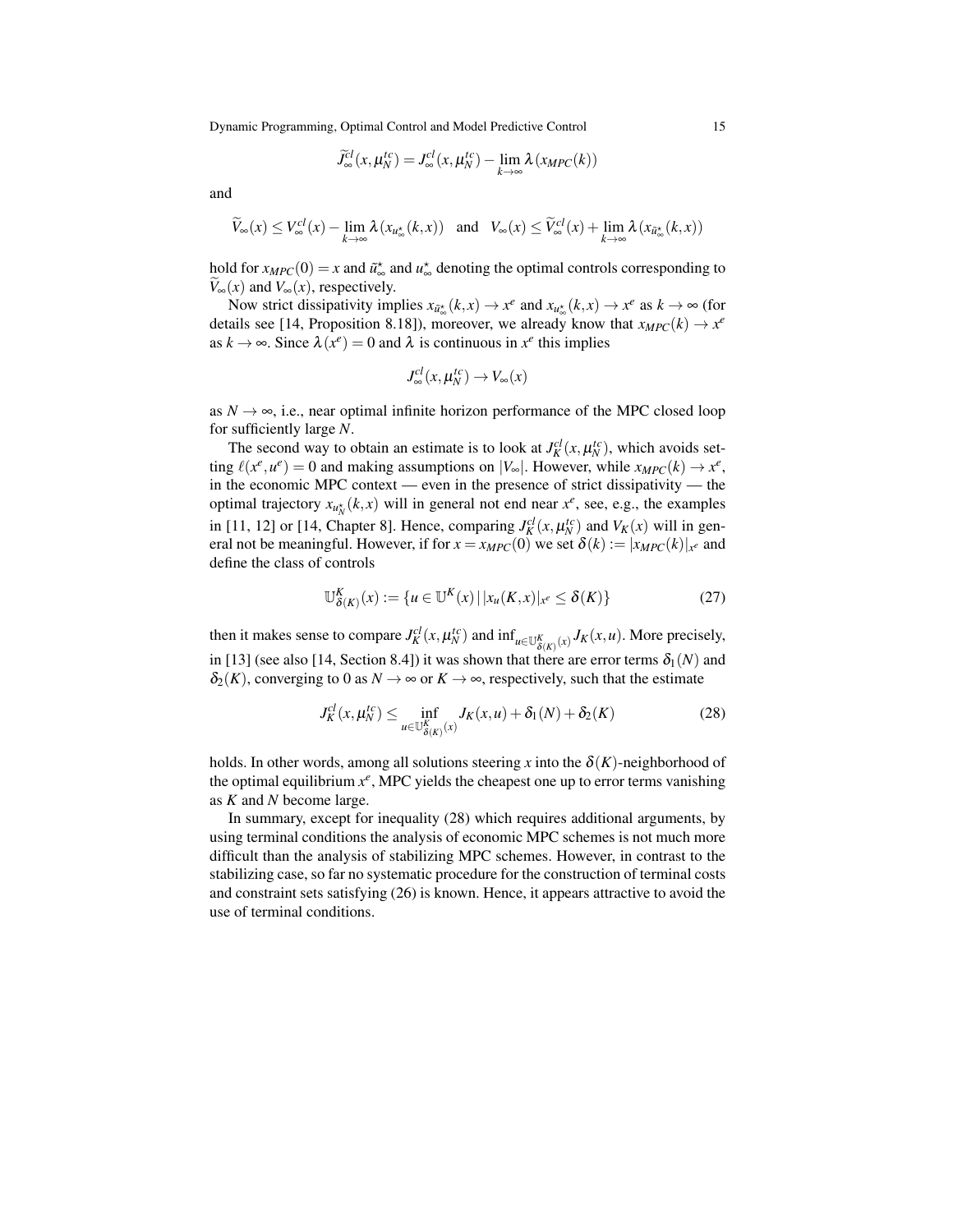#### *5.2 No terminal conditions*

If we want to avoid the use of terminal conditions, the analysis becomes considerably more involved. The reason is that without terminal conditions the relation (25) changes to

$$
\widetilde{J}_N(x, u) = J_N(x, u) + \lambda(x) - \lambda(x_u(N, x)) - N\ell(x^e, u^e).
$$
 (29)

This means that the difference between  $J_N$  and  $\widetilde{J}_N$  now depends on *u* and consequently the optimal trajectories do no longer coincide. Moreover, the central property exploited in the proof of Proposition 8, whose counterpart in the setting of this section would be that  $\lambda_{N-1} = \ell(x_{u_N^*}(N-1, x), u_N^*(N-1))$  is close to  $\ell(x^e, u^e)$ , is in general not true for economic MPC, not even for simple examples, see [11, 12] or [14, Chapter 8]. Hence, we cannot expect the arguments from the stabilizing case to work.

For these reasons, we have to use different arguments, which are combinations of arguments found in [11, 12, 18]. To this end we make the following assumptions.

Assumption 12 *(i) The optimal control problem is strictly dissipative in the sense of Definition 10.*

*(ii)* There exist functions  $\gamma_V$ ,  $\gamma_V$  and  $\gamma_\lambda \in \mathcal{K}_\infty$  as well as  $\omega, \tilde{\omega} \in \mathcal{L}$  such that the lowing inequalities hold for all  $x \in \mathbb{X}$  and all  $N \in \mathbb{N}$ . *following inequalities hold for all*  $x \in \mathbb{X}$  *and all*  $N \in \mathbb{N}^{\infty}$ *:* 

(a) 
$$
|V_N(x) - V_N(x^e)| \leq \gamma_V(|x|_{x^e}) + \omega(N)
$$
  
\n(b)  $|\widetilde{V}_N(x) - \widetilde{V}_N(x^e)| \leq \gamma_{\widetilde{V}}(|x|_{x^e}) + \widetilde{\omega}(N)$   
\n(c)  $|\lambda(x) - \lambda(x^e)| \leq \gamma_{\lambda}(|x|_{x^e})$ 

Part (ii) of this assumption is a uniform continuity assumption in  $x^e$ . For the optimal value functions  $V_N$  and  $\bar{V}_N$  it can, e.g., be guaranteed by local controllability around  $x^e$ , see [11, Theorem 6.4]. We note that this assumption together with the obvious inequality  $V_N(x^e) \leq N\ell(x^e, u^e)$  and boundedness of  $\overline{X}$  implies  $V_N(x) \leq N\ell(x^e, u^e) + \delta$ with  $\delta = \sup_{x \in \mathbb{X}} \mathcal{W}(|x|_{x^e}) + \omega(0)$ . Hence, the optimal trajectories have the turnpike property according to Remark 11(ii).

For writing (in)equalities that hold up to an error term, we use the following convenient notation: for a sequence of functions  $a_J : \mathbb{X} \to \mathbb{R}, J \in \mathbb{N}$ , and another function  $b: \mathbb{X} \to \mathbb{R}$  we write  $a_J(x) \approx_J b(x)$  if  $\lim_{J \to \infty} \sup_{x \in \mathbb{X}} a_J(x) - b(x) = 0$  and we write  $a_J(x) \leq Jb(x)$  if  $\limsup_{J \to \infty} \sup_{x \in \mathbb{X}} a_J(x) - b(x) \leq 0$ . In words,  $\approx_J$  means "= up to terms which are independent of *x* and vanish as  $J \rightarrow \infty$ ", and  $\leq_J$  means the same for  $\leq$ .

With these assumptions and notation we can now prove the following relations. For simplicity of exposition in what follows we limit ourselves to a bounded state space X. If this is not satisfied, the following considerations can be made for bounded subsets of X. As we will see, dynamic programming arguments are ubiquitous in the following considerations.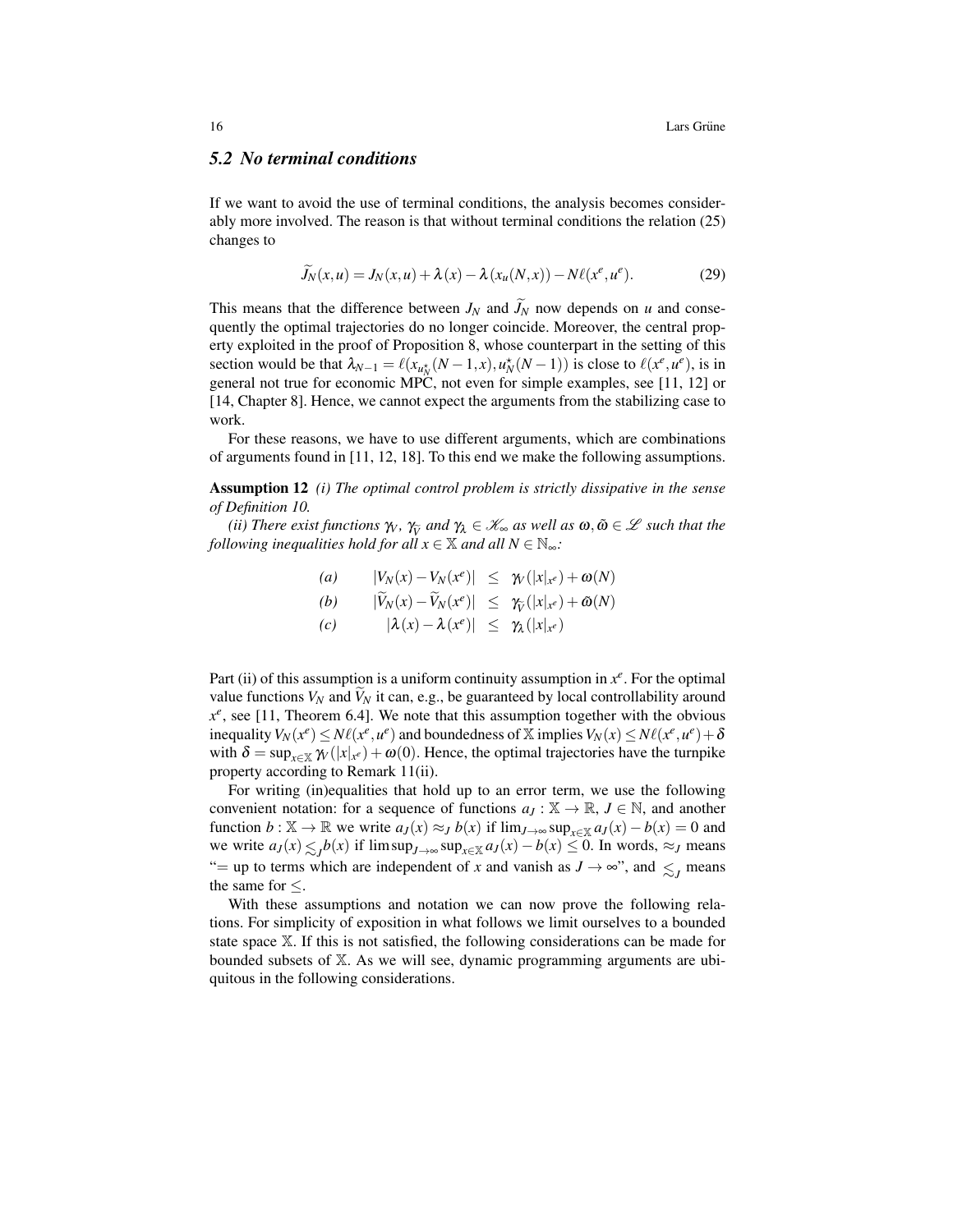Lemma 13 *Let* X *be bounded. Then under Assumptions 12 the following approximate equalities hold.*

(i) 
$$
V_N(x) \approx_S J_M(x, u_N^*) + V_{N-M}(x^e)
$$
 for all  $M \notin \mathcal{Q}(x, u_N^*, P, N)$   
\n(ii)  $V_N(x^e) \approx_S M\ell(x^e, u^e) + V_{N-M}(x^e)$  for all  $M \notin \mathcal{Q}(x^e, u_N^{*e}, P, N)$ 

$$
(iii) \qquad \widetilde{V}_N(x) \approx_N V_N(x) + \lambda(x) - V_N(x^e)
$$

*Here P* ∈  $\mathbb N$  *is an arbitrary number, S* :=  $\min\{P, N-M\}$ *,*  $u_N^{\star}$  *is the control minimizing*  $J_N(x, u)$ *,*  $u_N^{*e}$  *is the control minimizing*  $J_N(x^e, u)$ *<i>, and*  $\mathscr Q$  *is the set from Remark 11(ii). Moreover, (i) and (ii) also apply to the optimal control problem with stage cost*  $\ell$ *.* 

*Proof.* (i) Observe that using the constant control  $u \equiv u^e$  we can estimate  $V_N(x^e) \leq$  $J_N(x^e, u) = N\ell(x^e, u^e)$ . Thus, using Assumption 12 we get  $J_N(x, u_N^*) \leq N\ell(x^e, u^e) +$  $\mathcal{W}(x|x) + \omega(N)$ , hence the turnpike property from Remark 11(ii) applies to the optimal trajectory with  $\delta = \gamma_V(|x|_{x^e}) + \omega(N)$ . This in particular ensures  $|x_{u_N^{\star}}(M,x)|_{x^e} \le$  $\sigma_{\delta}(P)$  for all  $M \notin \mathcal{Q}(x, u_N^*, P, N)$ .

Now the dynamic programming equation (5) yields

$$
V_N(x) = J_M(x, u_N^*) + V_{N-M}(x_{u_N^*}(M, x)).
$$

Hence, (i) holds with remainder terms  $R_1(x, M, N) = V_{N-M}(x_{u_N^*}(M, x)) - V_{N-M}(x^e)$ . For any  $P \in \mathbb{N}$  and any  $M \notin \mathcal{Q}(x, u_N^*, P, N)$  we have  $|R_1(x, M, N)| \leq \gamma_V(|x_{u_N^*}(M, x)|_{x^c})$  $+\omega(N-M) \leq \gamma_V(\sigma_\delta(P)) + \omega(N-M)$  and thus (i).

(ii) From the dynamic programming equation (4) and  $u \equiv u^e$  we obtain

$$
V_N(x^e) \le M\ell(x^e, u^e) + V_{N-M}(x^e).
$$

On the other hand, from (5) we have

$$
V_N(x^e) = J_M(x, u_N^{*e}) + V_{N-M}(x_{u_N^{*e}}(M, x^e))
$$
  
= 
$$
\underbrace{\widetilde{J}_M(x, u_N^{*e})}_{\geq 0} - \lambda(x^e) + \lambda(x_{u_N^{*e}}(M, x^e)) + M\ell(x^e, u^e) + V_{N-M}(x_{u_N^{*e}}(M, x^e))
$$
  

$$
\geq V_{N-M}(x^e) + M\ell(x^e, u^e) + \left[V_{N-M}(x_{u_N^{*e}}(M, x^e)) - V_{N-M}(x^e)\right]
$$
  
+ 
$$
\left[\lambda(x_{u_N^{*e}}(M, x^e)) - \lambda(x^e)\right]
$$

Now since  $V_{N-M}$  and  $\lambda$  satisfy Assumption 12(ii) and  $x_{u_N^{+e}}(M, x^e) \approx_P x^e$  for all  $M \notin$  $\mathcal{Q}(x^e, u_N^{*e}, P, N)$ , we can conclude that the differences in the squared brackets have values  $\approx$ <sub>*S*</sub> 0 which shows the assertion.

(iii) Fix  $x \in \mathbb{X}$  and let  $u_N^*$  and  $\tilde{u}_N^* \in \mathbb{U}^N(x)$  denote the optimal control minimizing  $J_N(x, u)$  and  $\widetilde{J}_N(x, u)$ , respectively. We note that if the optimal control problem with cost  $\ell$  is strictly dissipative then the problem with cost  $\ell$  is strictly dissipative, too, with bounded storage function  $\lambda \equiv 0$  and same  $\rho \in \mathcal{K}_{\infty}$ . Moreover,  $V_N(x) \leq$  $N\ell(x^e, u^e) + \gamma_V(|x|_{x^e}) + \omega(N)$  and  $\widetilde{V}_N(x) \leq N\widetilde{\ell}(x^e, u^e) + \gamma_{\widetilde{V}}(|x|_{x^e}),$  since  $V_N(x^e) \leq$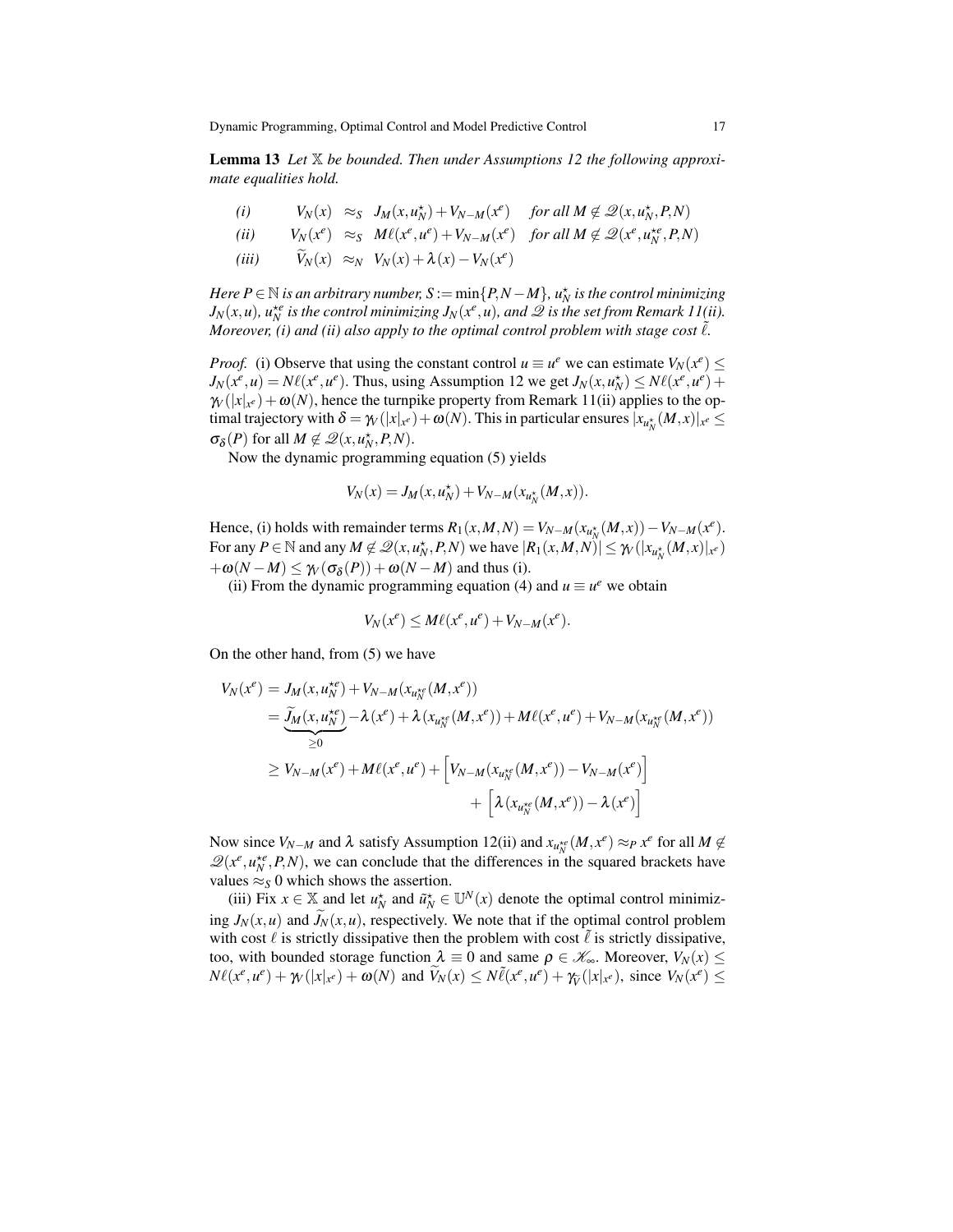$N\ell(x^e, u^e)$  and  $\tilde{V}_N(x^e) = 0$ . Hence, the turnpike property from Remark 11(ii) applies to the optimal trajectories for both problems, yielding  $\sigma_{\delta} \in \mathcal{L}$  and  $\mathcal{Q}(x, u_N^{\star}, P, N)$  for  $x_{u_N^*}$  and  $\tilde{\sigma}_{\tilde{\delta}}$  and  $\tilde{\mathscr{Q}}(x, \tilde{u}_N^*, P, N)$  for  $x_{\tilde{u}_N^*}$ . For all  $M \notin \tilde{\mathscr{Q}}(x, \tilde{u}_N^*, P, N) \cup \mathscr{Q}(x^e, u_N^{*e}, P, N)$ we can estimate

$$
V_N(x) \leq J_M(x, \tilde{u}_N^*) + V_{N-M}(x_{\tilde{u}_N^*}(M))
$$
  
\n
$$
\leq J_M(x, \tilde{u}_N^*) + V_{N-M}(x^e) + \gamma_V(\tilde{\sigma}_{\tilde{\delta}}(P)) + \omega(N-M)
$$
  
\n
$$
\leq \tilde{J}_M(x, \tilde{u}_N^*) - \lambda(x) + \lambda(x^e) + M\ell(x^e, u^e) + V_{N-M}(x^e) + \gamma_V(\tilde{\sigma}_{\tilde{\delta}}(P))
$$
  
\n
$$
+ \gamma_\lambda(\tilde{\sigma}_{\tilde{\delta}}(P)) + \omega(N-M)
$$
  
\n
$$
\lesssim_S \tilde{V}_N(x) - \lambda(x) + V_N(x^e)
$$

for  $S = min\{P, N - M\}$ , where we have applied the dynamic programming equation (4) in the first inequality, the turnpike property for  $x_{\tilde{u}_N^*}$  and Assumption 12 and (29) in the second and third inequality and (i) applied to  $\bar{V}_N$ , and (ii) applied to  $\ell$  in the last step. Moreover,  $\lambda(x^e) = 0$  and  $\widetilde{V}_N(x^e) = 0$  were used.

By exchanging the two optimal control problems and using the same inequalities as above, we get

$$
\widetilde{V}_N(x) \lesssim_S V_N(x) + \lambda(x) - V_N(x^e)
$$

for all  $M \notin \mathcal{Q}(x, u_N^*, P, N) \cup \widetilde{\mathcal{Q}}(x^e, \tilde{u}_N^{*e}, P, N)$ . Together this implies

$$
\widetilde{V}_N(x) \approx_S V_N(x) + \lambda(x) - V_N(x^e)
$$

for all  $M \notin \mathscr{Q}(x, u_N^*, P, N) \cup \widetilde{\mathscr{Q}}(x, u_N^*, P, N) \cup \mathscr{Q}(x, u_N^{*e}, P, N) \cup \widetilde{\mathscr{Q}}(x^e, \tilde{u}_N^{*e}, P, N)$  and  $S =$  $min\{P,N-M\}.$ 

Now, choosing  $P = |N/5|$ , the union of the four  $\mathcal{Q}$ -sets has at most  $4N/5$  elements, hence there exists  $M \leq N/5$  for which this approximate inequality holds. This yields  $S = \lfloor N/5 \rfloor$  and thus  $\approx_S$  implies  $\approx_N$ , which shows (ii).  $\square$ 

We note that precise quantitative statements can be made for the error terms "hiding" in the  $\approx$ <sub>*J*</sub>-notation. Essentially, these terms depend on the distance between the optimal trajectories to the optimal equilibrium in the turnpike property, as measured by the function  $\sigma_{\delta}$  in Remark 11(ii), and by the functions from Assumption 12. For details we refer to [14, Chapter 8].

Now, as in the previous section we can proceed in two different ways. Again, the first way consists in assuming  $\ell(x^e, u^e) = 0$  and the infinite horizon problem is well defined, implying that  $|V_\infty(x)|$  is finite for all  $x \in \mathbb{X}$ . In this case, we can derive the following additional relations.

**Lemma 14** Let  $X$  be bounded, let Assumption 12 hold and assume  $\ell(x^e, u^e) = 0$ . *Then the following approximate equalities hold.*

(i) 
$$
V_{\infty}(x) \approx_P J_M(x, u_{\infty}^*) + V_{\infty}(x^e)
$$
 for all  $M \notin \mathcal{Q}(x, u_{\infty}^*, P, \infty)$   
\n(ii)  $J_M(x, u_{\infty}^*) \approx_S J_M(x, u_N^*)$  for all  $M \notin \mathcal{Q}(x, u_N^*, P, N)$   
\n $\bigcup \mathcal{Q}(x, u_{\infty}^*, P, \infty)$ .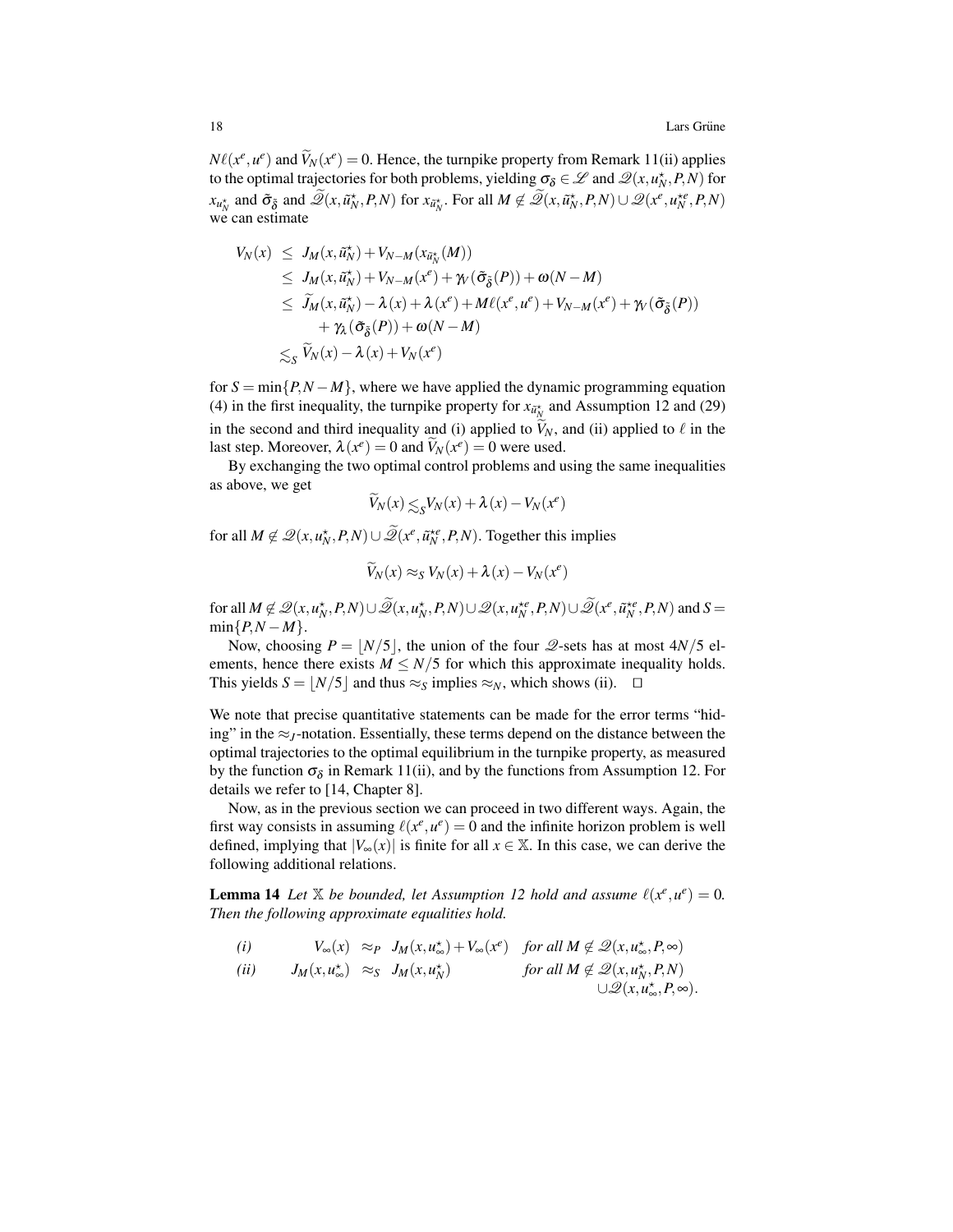*Here*  $P \in \mathbb{N}$  *is an arbitrary number,*  $S := \min\{P, N - M\}$  *and*  $u_{\infty}^{\star}$  *and*  $u_{N}^{\star}$  *are the controls minimizing*  $J_{\infty}(x, u)$  *and*  $J_N(x, u)$ *, respectively.* 

*Proof.* (i) The infinite horizon dynamic programming equation (13) yields

$$
V_\infty(x)=J_M(x,u_\infty^\star)+V_\infty(x_{u_\infty^\star}(M,x)).
$$

Hence, we obtain

$$
V_{\infty}(x) = J_M(x, u_{\infty}^*) + V_{\infty}(x^e) + \left[V_{\infty}(x_{u_{\infty}^*}(M, x)) - V_{\infty}(x^e)\right].
$$

From the turnpike property in Remark 11(ii) and Assumption 12 for  $N = \infty$  we obtain that the term in square brackets is  $\approx_P 0$  for all  $M \notin \mathscr{Q}(x, u^*_{\infty}, P, \infty)$ , which shows (i).

(ii) The finite horizon dynamic programming equations (4) and (5) imply that  $u = u_N^*$  minimizes the expression  $J_M(x, u) + V_{N-M}(x_u(M, x))$ . Using the turnpike property and Assumption 12(ii) for  $V_N$  this yields

$$
J_M(x, u_N^*) + V_{N-M}(x^e) \approx_S J_M(x, u_N^*) + V_{N-M}(x_{u_N^*}(M, x))
$$
  
\n
$$
\leq J_M(x, u_\infty^*) + V_{N-M}(x_{u_\infty^*}(M, x)) \approx_S J_M(x, u_\infty^*) + V_{N-M}(x^e).
$$

for all  $M \notin \mathcal{Q}(x, u_N^{\star}, P, N)$  and  $S = \min\{P, N - M\}.$ 

Conversely, the infinite horizon dynamic programming equations (12) and (13) imply that  $u^*_{\infty}$  minimizes the expression  $J_M(x, u^*_{\infty}) + V_{\infty}(x_{u^*_{\infty}}(M, x))$ . Using the turnpike property and Assumption 12(ii) for *V*<sup>∞</sup> this yields

$$
\begin{aligned} J_M(x,u_\infty^\star) + V_\infty(x^e) &\approx_P J_M(x,u_\infty^\star) + V_\infty(x_{u_\infty^\star}(M,x)) \\ &\leq J_M(x,u_N^\star) + V_\infty(x_{u_N^\star}(M,x)) \approx_P J_M(x,u_N^\star) + V_\infty(x^e) \end{aligned}
$$

for all  $M \notin \mathcal{Q}(x, u^*_{\infty}, P, \infty)$ . Combining these two approximate inequalities then implies (ii).  $\Box$ 

With these preparations we can state our first theorem on the performance of economic MPC without terminal conditions.

Theorem 15. *Consider the MPC scheme without terminal conditions satisfying Assumption 12 and let*  $X$  *be bounded. Then there is*  $\delta_1 \in \mathcal{L}$  *such that for all*  $x \in X$  *the closed loop solution*  $x_{MPC}(k)$  generated by this scheme with  $x_{MPC}(0) = x$  satisfies *the inequality*

$$
J_K^{cl}(x,\mu_N) + V_{\infty}(x_{MPC}(K)) \le V_{\infty}(x) + K\delta_1(N)
$$
\n(30)

*for all*  $K, N \in \mathbb{N}$ *.* 

*Proof.* We pick  $x \in \mathbb{X}$  and abbreviate  $x^+ := f(x, \mu_N(x))$ . For the corresponding optimal control  $u_N^*$ , the relation (6) yields that  $u_N^*(\cdot+1)$  is an optimal control for initial value  $x^+$  and horizon  $N-1$ . Hence, for each  $M \in \{1, ..., N\}$  we obtain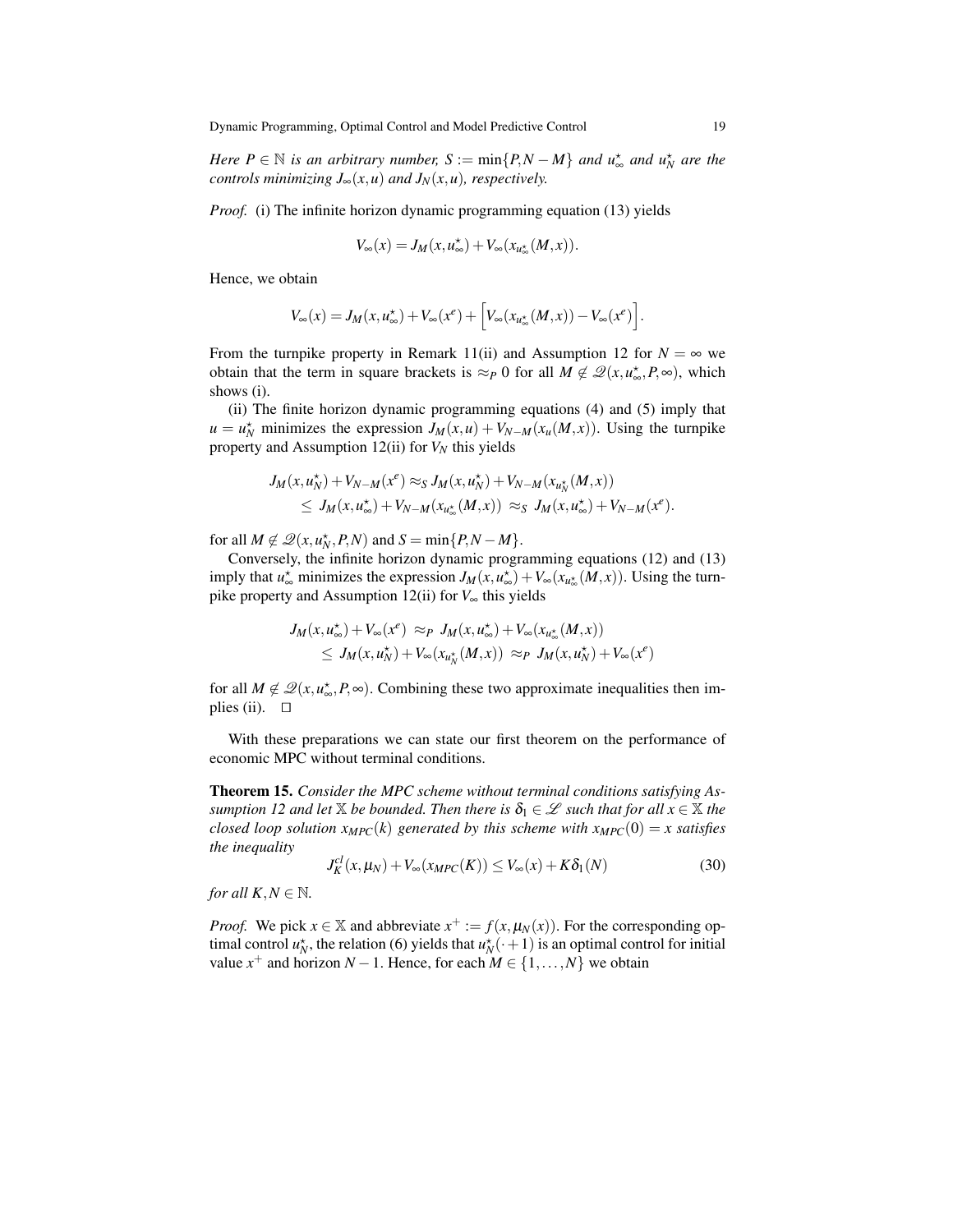20 Lars Grüne metal in the set of the set of the set of the set of the set of the set of the set of the set of the set of the set of the set of the set of the set of the set of the set of the set of the set of the set of t

$$
\ell(x, \mu_N(x)) = V_N(x) - V_{N-1}(x^+) = J_N(x, u_N^+) - J_{N-1}(x^+, u_N^+(\cdot + 1))
$$
  
=  $J_M(x, u_N^+) - J_{M-1}(x^+, u_N^+(\cdot + 1)),$ 

where the last equality follows from the fact that the omitted terms in the sums defining  $J_M(x, u_N^*)$  and  $J_{M-1}(x^+, u_N^*(*, 1))$  coincide. Using Lemma 14(i) for *N*, *x* and *M* and for  $N-1$ ,  $x^+$  and  $M-1$ , respectively, yields

$$
V_{\infty}(x) - V_{\infty}(x^{+}) \approx_{P} J_{M}(x, u_{\infty}^{\star}) + V_{\infty}(x^{\ell}) - J_{M-1}(x^{+}, u_{\infty}^{\star}) - V_{\infty}(x^{\ell})
$$
  

$$
\approx_{P} J_{M}(x, u_{\infty}^{\star}) - J_{M-1}(x^{+}, u_{\infty}^{\star}).
$$

Putting the two (approximate) equations together and using Lemma 14(ii) yields

$$
\ell(x, \mu_N(x)) \approx_S V_\infty(x) - V_\infty(x^+). \tag{31}
$$

for all  $M \in \{1, ..., N\}$  satisfying  $M \notin \mathcal{Q}(x, u_N^*, P, N) \cup \mathcal{Q}(x, u_\infty^*, P, \infty)$  and  $M - 1 \notin$  $\mathscr{Q}(x^+, u_N^*(\cdot + 1), P, N - 1) \cup \mathscr{Q}(x^+, u_\infty^*(\cdot + 1), P, \infty)$ . Since each of the four  $\mathscr{Q}$  sets contains at most *P* elements, their union contains at most 4*P* elements and hence if  $N > 8P$  then there is at least one such *M* with  $M \le N/2$ .

Thus, choosing  $P = |(N-1)/8|$  yields the existence of  $M \le N/2$  such that (31) holds with  $S = |(N-1)/8|$ , implying that ≈*S* in (31) can be replaced by ≈*N*. Hence, the error in (31) can be bounded by  $\delta_1(N)$  for a function  $\delta_1 \in \mathcal{L}$ , yielding

$$
\ell(x, \mu_N(x)) \le V_\infty(x) - V_\infty(x^+) + \delta_1(N). \tag{32}
$$

Applying (32) for  $x = x_{MPC}(k)$ ,  $k = 0, \ldots, K - 1$ , we can then conclude

$$
J_K^{cl}(x, \mu_N) = \sum_{k=0}^{K-1} \ell(x_{MPC}(k), \mu_N(x_{MPC}(k)))
$$
  
\n
$$
\leq \sum_{k=0}^{K-1} \left( V_{\infty}(x_{MPC}(k)) - V_{\infty}(x_{MPC}(k+1)) + \delta_1(N) \right)
$$
  
\n
$$
\leq V_{\infty}(x) - V_{\infty}(x_{MPC}(K)) + K\delta_1(N).
$$

This proves the claim.  $\square$ 

The interpretation of inequality (30) is as follows: If we concatenate the closed loop trajectory  $(x_{MPC}(0),...,x_{MPC}(K))$  with the infinite horizon optimal trajectory emanating from  $x_{MPC}(K)$ , then the overall cost  $J_K^{cl}(x, \mu_N) + V_\infty(x_{MPC}(K))$  is less than the optimal cost  $V_\infty(x)$  plus the error term  $K\delta_1(N)$ . In other words, for large N the initial piece of the MPC closed loop trajectory is an initial piece of an approximately optimal infinite horizon trajectory.

With similar arguments as in the proofs of Lemma 13 and 14 one can also prove the approximate equation

$$
V_N(x) \approx_N V_{N-1}(x) + \ell(x^e, u^e).
$$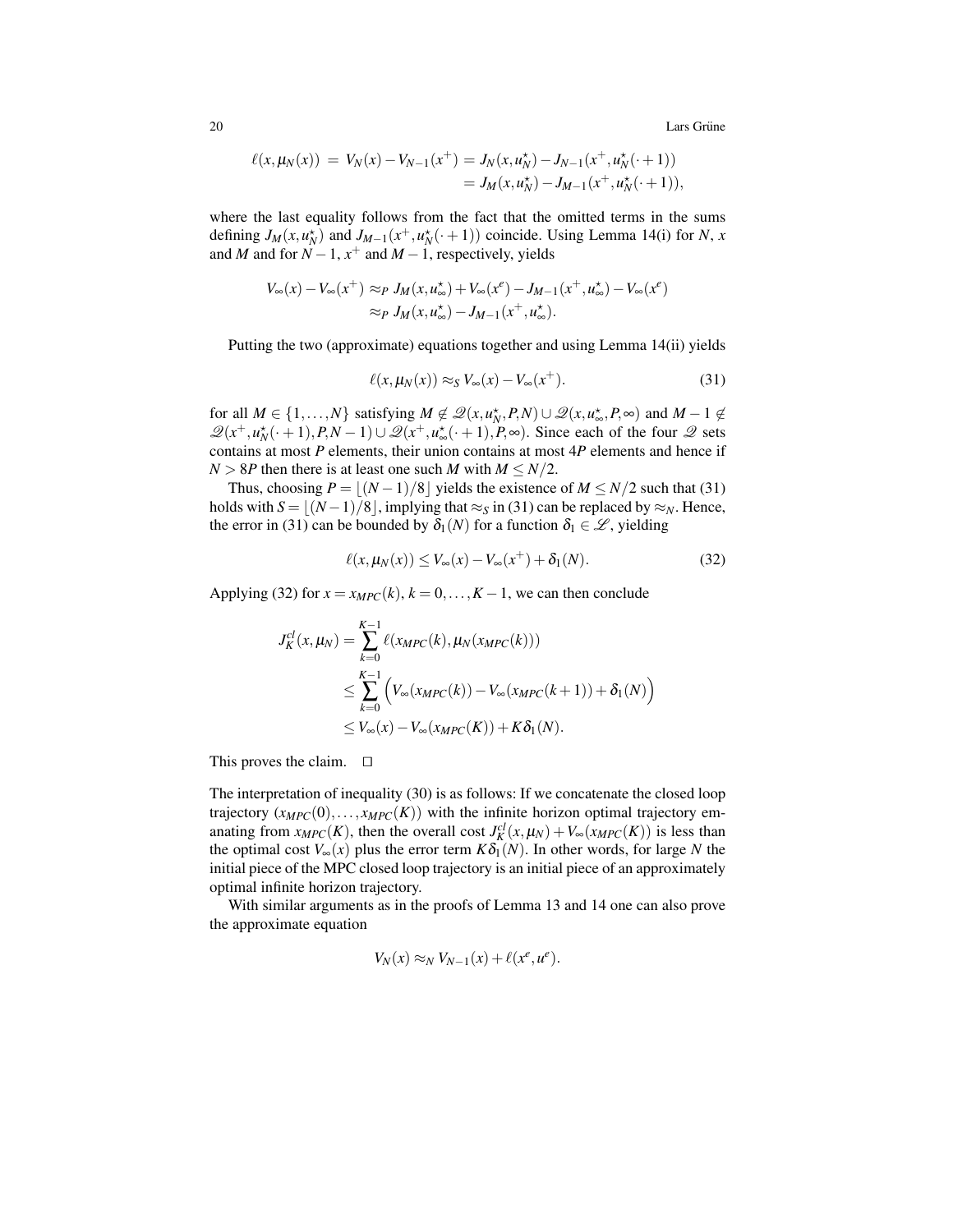Using this relation, Lemma 13(iii) and the dynamic programming equation (7), for  $x^+ = f(x, \mu_N(x))$  we obtain

$$
\widetilde{V}_N(x^+) \approx_N V_N(x^+) + \lambda (x^+) - V_N(x^e) \n\approx_N V_{N-1}(x^+) + \ell (x^e, u^e) + \lambda (x^+) - V_N(x^e) \n= V_N(x) - \ell (x, \mu_N(x)) + \ell (x^e, u^e) + \lambda (x^+) - V_N(x^e) \n\approx_N \widetilde{V}_N(x) - \ell (x, \mu_N(x)) + \ell (x^e, u^e) + \lambda (x^+) - \lambda (x).
$$
\n(33)

This implies that the modified optimal value function decays in each step, except for an error term which vanishes as  $N \to \infty$ . Since  $\widetilde{V}_N(x) \ge \rho(|x|_{x^e})$  and  $\widetilde{\ell}(x,\mu_N(x)) \ge$  $\rho(|x|_{x^e})$ , from this we can conclude that as  $k \to \infty$  the closed loop solution  $x_{MPC}(k)$ converges to a neighbourhood of  $x^e$ , which shrinks down to  $x^e$  for  $N \to \infty$  (for a rigorous application of this argument see [14, Section 8.6]). In fact, due to the upper bound on  $V_N$  induced by Assumption 12(ii), we can even conclude the existence of  $\beta \in \mathcal{KL}$  and  $\kappa \in \mathcal{L}$  such that for all  $x \in \mathbb{X}$  the MPC closed loop solution  $x_{MPC}(k)$ with  $x_{MPC}(0) = x$  satisfies

$$
|x_{MPC}(k)|_{x^e} \le \max\{\beta(|x|_{x^e},k), \kappa(N)\}\tag{34}
$$

for all  $N, k \in \mathbb{N}$ , cf. [14, Theorem 8.33]. This means that the optimal equilibrium  $x^e$ is practically asymptotically stable for the MPC closed loop.

We note that already in very simple examples (see again [11, 12] or [14, Chapter 8]) convergence to the optimal equilibrium  $x^e$  will not hold for the MPC closed loop. Hence, in the absence of terminal conditions, practical asymptotic stability of  $x^e$  is in general the best one can obtain. This also explains the factor *K* before  $\delta_1(N)$  in the estimate from Theorem 15. Since the trajectory always has a little distance to the optimal equilibrium, in each step we collect a small error and these errors sum up from 0 to  $K - 1$ , resulting in the factor K in front of the error term. Note, however, that the fact that the trajectory stays near  $x^e$  prevents the solution from deteriorating as  $k \to \infty$ , even though the error term in (30) tends to infinite for large *K*.

Due to the fact that the closed loop solution converges to a neighbourhood of  $x^e$ , it seems plausible that also without terminal conditions we can obtain a performance estimate for  $J_K^{cl}(x, \mu_N)$  without reference to the infinite horizon problem, similar to (28). Our last theorem shows that this is indeed possible.

Theorem 16. *Consider the MPC scheme without terminal conditions satisfying Assumption 12 and let*  $\mathbb{X}$  *be bounded. Then there are*  $\delta_1, \delta_2, \delta_3 \in \mathscr{L}$  *such that for all*  $x \in \mathbb{X}$  *the closed loop solution*  $x_{MPC}(k)$  *generated by this scheme with*  $x_{MPC}(0) = x$ *satisfies the inequality*

$$
J_K^{cl}(x,\mu_N) \le \inf_{u \in \mathbb{U}_{\delta(K)}^K} J_K(x,u) + \delta_1(N) + K\delta_2(N) + \delta_3(K) \tag{35}
$$

*for all*  $K, N \in \mathbb{N}$ *, for*  $\mathbb{U}_{\delta(K)}^K(x)$  *from* (27) *with*  $\delta(K) := |x_{MPC}(K)|_{x^e}$ *.*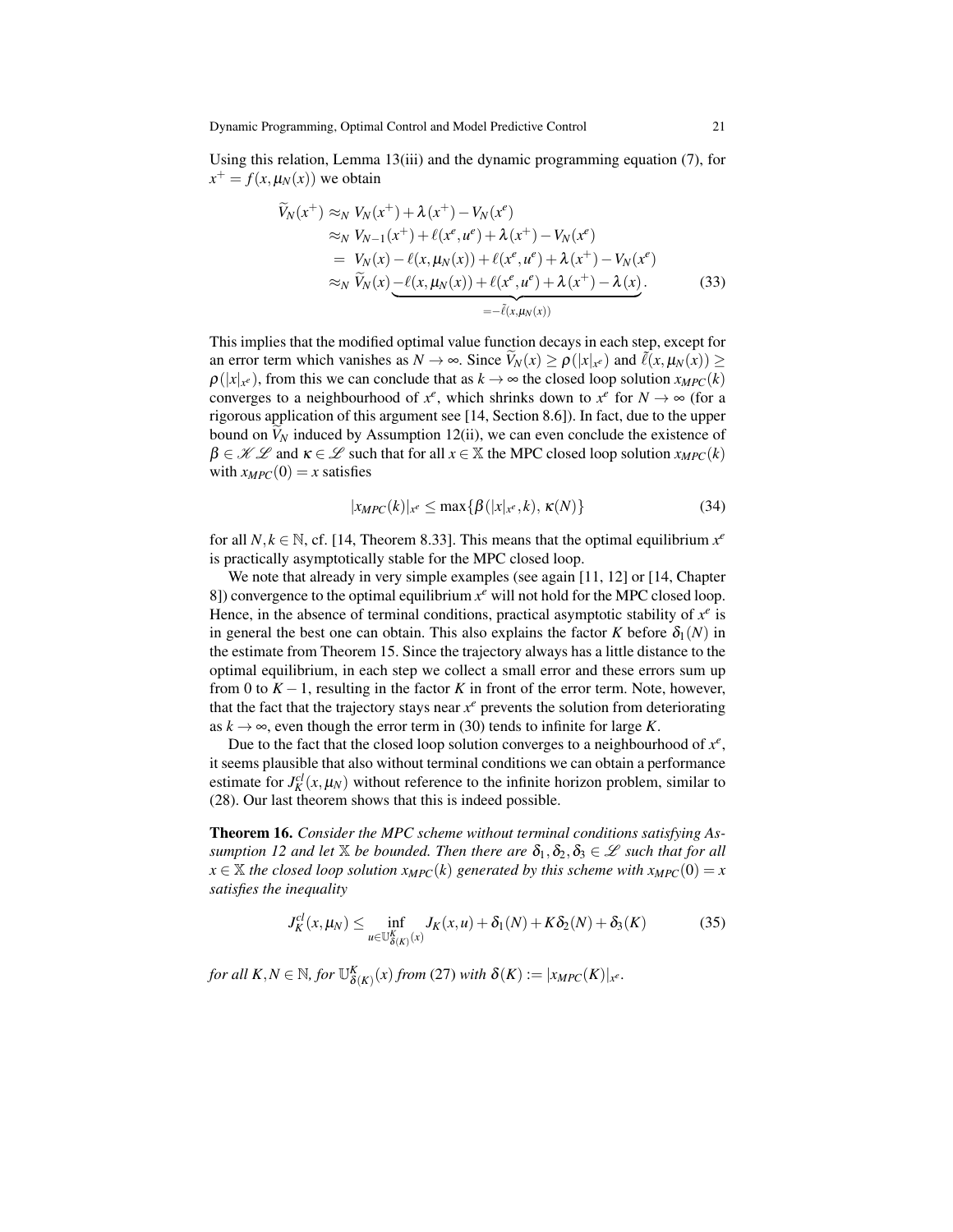22 Lars Grüne in the Lars Grüne in the Lars Grüne in the Lars Grüne in the Lars Grüne in the Lars Grüne in the Lars Grüne in the Lars Grüne in the Lars Grüne in the Lars Grüne in the Lars Grüne in the Lars Grüne in the Lar

*Proof.* From (33) we obtain

$$
\tilde{\ell}(x,\mu_N(x)) \approx_N \tilde{V}_N(x) - \tilde{V}_N(f(x,\mu_N(x))).
$$

We denote the error in this approximate equation by  $\delta_2(N)$ . Summing  $\tilde{\ell}(x,\mu_N(x))$ along the closed-loop trajectory then yields

$$
\sum_{k=0}^{K-1} \tilde{\ell}(x_{MPC}(k), \mu_N(x_{MPC}(k))) \le \widetilde{V}_N(x) - \widetilde{V}_N(x_{MPC}(K)) + K\delta_2(N). \tag{36}
$$

Now the dynamic programming equation (4) and Assumption 12(ii) yield for all  $K \in \{1, \ldots, N\}$  and all  $u \in \mathbb{U}_{\delta(K)}^K(x)$ 

$$
\widetilde{J}_K(x,u) = \underbrace{\widetilde{J}_K(x,u) + \widetilde{V}_{N-K}(x_u(K,x))}_{\geq \widetilde{V}_N(x)} - \underbrace{\widetilde{V}_{N-K}(x_u(K,x))}_{\leq \gamma_{\widetilde{V}}} \geq \widetilde{V}_N(x) - \gamma_{\widetilde{V}}(\delta(K)).
$$
 (37)

Due to the non-negativity of  $\tilde{\ell}$ , for  $K \ge N$  we get  $\tilde{J}_K(x, u) \ge \tilde{V}_N(x)$  for all  $u \in \mathbb{U}^K(x)$ . Hence (37) holds for all  $K \in \mathbb{N}$ . Moreover, we have  $\widetilde{V}_N(x) \ge 0$ . Using (36), (37), (29) and the definition of  $\delta_2$ , for all  $u \in \mathbb{U}_{\delta(K)}^K(x)$  we obtain

$$
J_K^{cl}(x, \mu_N(x)) = \sum_{k=0}^{K-1} \tilde{\ell}(x_{MPC}(k), \mu_N(x_{MPC}(k))) - \lambda(x) + \lambda(x_{MPC}(K))
$$
  
\n
$$
\leq \widetilde{V}_N(x) - \widetilde{V}_N(x_{MPC}(K)) + K\delta_2(N) - \lambda(x) + \lambda(x_{MPC}(K))
$$
  
\n
$$
\leq \widetilde{J}_K(x, u) + \gamma_{\widetilde{V}}(\delta(K)) - \widetilde{V}_N(x_{MPC}(K)) + K\delta_2(N) - \lambda(x) + \lambda(x_{MPC}(K))
$$
  
\n
$$
= J_K(x, u) + \gamma_{\widetilde{V}}(\delta(K)) - \widetilde{V}_N(x_{MPC}(K)) + K\delta_2(N) - \lambda(x_u(K, x)) + \lambda(x_{MPC}(K))
$$
  
\n
$$
\leq J_K(x, u) + \gamma_{\widetilde{V}}(\delta(K)) + K\delta_2(N) + 2\gamma_{\lambda}(\delta(K)).
$$

Now from (34) we obtain

$$
\gamma_{\widetilde{V}}(\delta(K)) + 2\gamma_{\lambda}(\delta(K)) \leq \sup_{\substack{x \in \mathbb{X} \\ \underbrace{\mathcal{X}}(\mathcal{B})}} \gamma_{\widetilde{V}}(\beta(|x|_{x^e}, K)) + 2\gamma_{\lambda}(\beta(|x|_{x^e}, K))
$$

$$
+ \underbrace{\gamma_{\widetilde{V}}(\kappa(N)) + 2\gamma_{\lambda}(\kappa(N))}_{=: \delta_1(N)}
$$

which finishes the proof.  $\square$ 

The interpretation of this result is similar to that of (28): among all solutions steering *x* into the  $\delta(K)$ -neighbourhood of the optimal equilibrium  $x^e$ , MPC yields the cheapest one up to error terms vanishing for large *K* and larger *N*.

We would like to note that the results from this section have been extended in various ways. For instance, in many examples it can be observed that the error terms  $\delta_i(N)$  converge to 0 exponentially fast as  $N \to \infty$ , i.e., that they are of the form  $\delta_i(N) = C\Theta^N$  for  $C > 0$  and  $\Theta \in (0,1)$ . Conditions under which this can be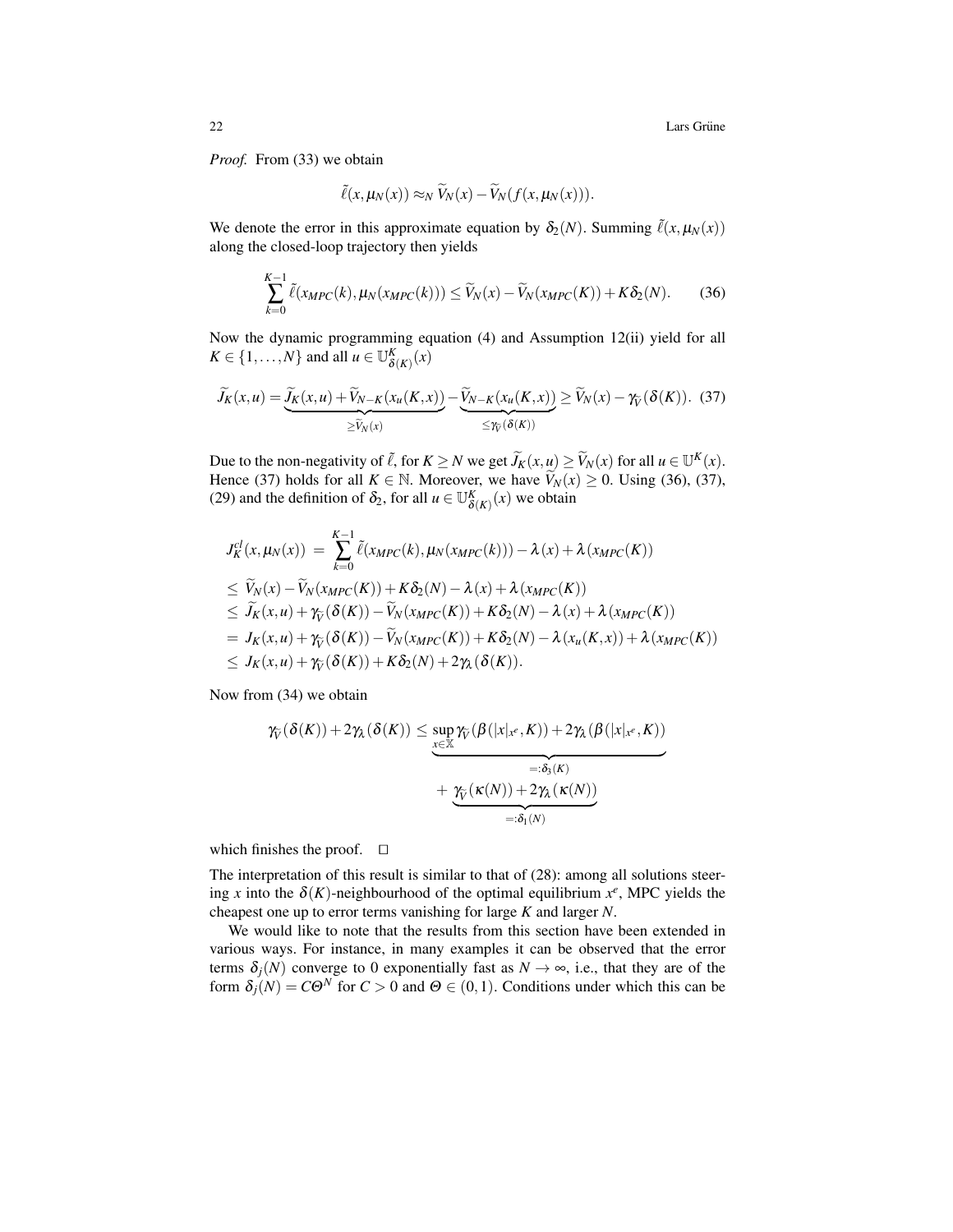rigorously proved can be found in [18]. Another extension concerns replacing the optimal equilibrium *x <sup>e</sup>* by a periodic orbit. Corresponding results can be found, e.g., in [2, 24, 31]. Currently, one research focus is the extension of the results to arbitrary time varying problems, in which  $x^e$  is replaced by a general time varying trajectory with certain optimality properties. First results on this topic will appear in [14].

## 6 Conclusions

We have presented a collection of results about the infinite horizon closed loop performance and stability of MPC closed loop trajectories, for both stabilizing and economic MPC and for schemes with and without terminal conditions. In the course of this analysis, we have shown that dynamic programming arguments are needed in a lot of different places and for various purposes. Dynamic programming thus forms an indispensable tool for understanding the behavior of MPC schemes.

#### References

- 1. Amrit, R., Rawlings, J.B., Angeli, D.: Economic optimization using model predictive control with a terminal cost. Annual Rev. Control 35, 178–186 (2011)
- 2. Angeli, D., Amrit, R., Rawlings, J.B.: On average performance and stability of economic model predictive control. IEEE Trans. Autom. Control 57(7), 1615–1626 (2012)
- 3. Angeli, D., Rawlings, J.B.: Receding horizon cost optimization and control for nonlinear plants. In: Proceedings of the 8th IFAC Symposium on Nonlinear Control Systems – NOL-COS 2010, pp. 1217–1223. Bologna, Italy (2010)
- 4. Bellman, R.: Dynamic programming. Princeton Landmarks in Mathematics. Princeton University Press, Princeton, NJ (2010). Reprint of the 1957 edition
- 5. Bertsekas, D.P.: Dynamic Programming and Optimal Control. Vol. 1 and 2. Athena Scientific, Belmont, MA (1995)
- 6. Camacho, E.F., Bordons, C.: Model predictive control, 2nd edn. Springer–Verlag, London (2004)
- 7. Chen, H., Allgöwer, F.: A quasi-infinite horizon nonlinear model predictive control scheme with guaranteed stability. Automatica 34(10), 1205–1217 (1998)
- 8. Diehl, M., Amrit, R., Rawlings, J.B.: A Lyapunov function for economic optimizing model predictive control. IEEE Trans. Autom. Control 56, 703–707 (2011)
- 9. Faulwasser, T., Bonvin, D.: On the design of economic NMPC based on approximate turnpike properties. In: Proceedings of the 54th IEEE Conference on Decision and Control — CDC 2015, pp. 4964–4970 (2015)
- 10. Forbes, M.G., Patwardhan, R.S., Hamadah, H., Gopaluni, R.B.: Model predictive control in industry: Challenges and opportunities. In: Proceedings of the 9th IFAC Symposium on Advanced Control of Chemical Processes — ADCHEM 2015, *IFAC-PapersOnLine*, vol. 48, pp. 531–538. Whistler, Canada (2015)
- 11. Grüne, L.: Economic receding horizon control without terminal constraints. Automatica 49(3), 725–734 (2013)
- 12. Grüne, L.: Approximation properties of receding horizon optimal control. Jahresber. DMV 118(1), 3–37 (2016)